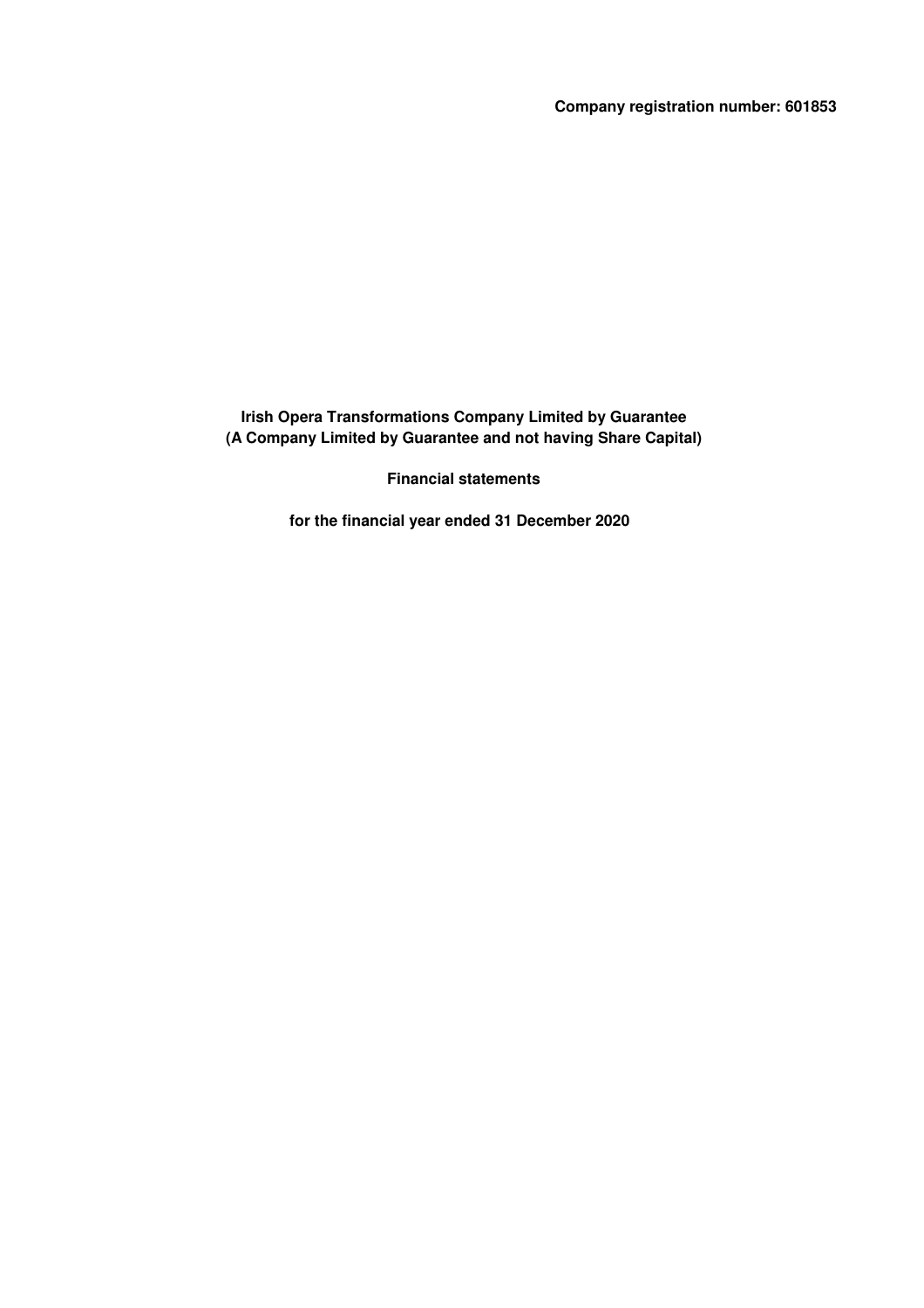# **Contents**

|                                             | Page      |
|---------------------------------------------|-----------|
| Directors and other information             | 1         |
| Directors report                            | $2 - 4$   |
| Directors responsibilities statement        | 5         |
| Independent auditor's report to the members | $6 - 9$   |
| Profit and loss account                     | 10        |
| Statement of income and retained earnings   | 11        |
| <b>Balance sheet</b>                        | 12        |
| Statement of cash flows                     | 13        |
| Notes to the financial statements           | $14 - 22$ |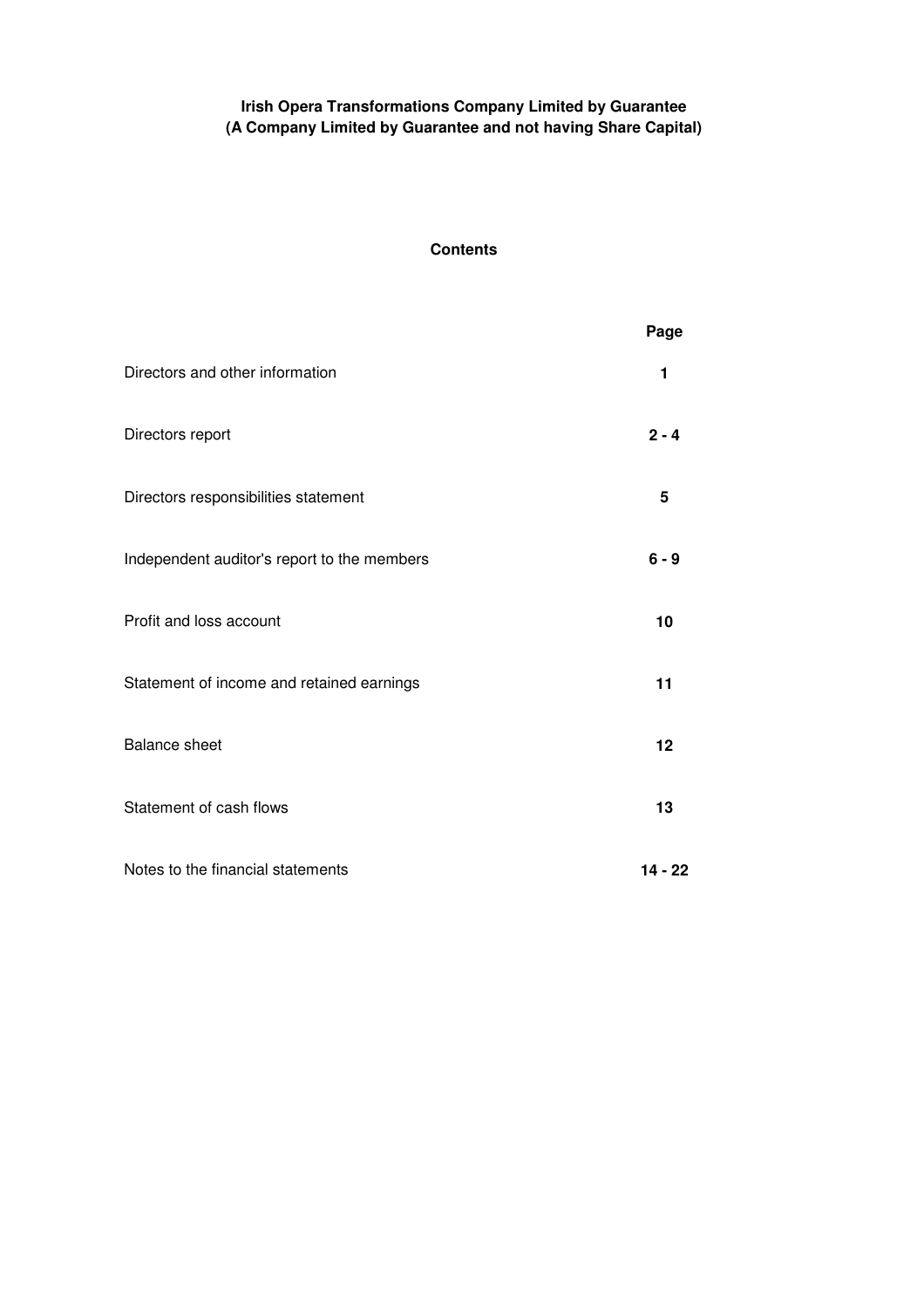# **Irish Opera Transformations Company Limited by Guarantee Company limited by guarantee**

# **Directors and other information**

| <b>Directors</b>         | Jennifer Caldwell<br><b>Michael Patrick Wall</b><br>Karen Stella Litchfield<br>Sara Moorhead<br><b>Yvonne Mary Shields</b><br>Gaby Smyth<br>Joseph Murphy<br>Ann Nolan<br><b>Tara Erraught</b><br>Gary Joyce<br>Gerard Howlin (Appointed 01/07/2020) |
|--------------------------|------------------------------------------------------------------------------------------------------------------------------------------------------------------------------------------------------------------------------------------------------|
| <b>Secretary</b>         | Jennifer Caldwell                                                                                                                                                                                                                                    |
| <b>Company number</b>    | 601853                                                                                                                                                                                                                                               |
| <b>Registered office</b> | 69 Dame Street<br>Dublin 2                                                                                                                                                                                                                           |
| <b>Auditor</b>           | <b>Byrne Moreau Connell</b><br>2 Clanwilliam Square<br><b>Grand Canal Quay</b><br>Dublin 2                                                                                                                                                           |
| <b>Bankers</b>           | AIB PLC<br>7/12 Dame Street<br>Dublin 2                                                                                                                                                                                                              |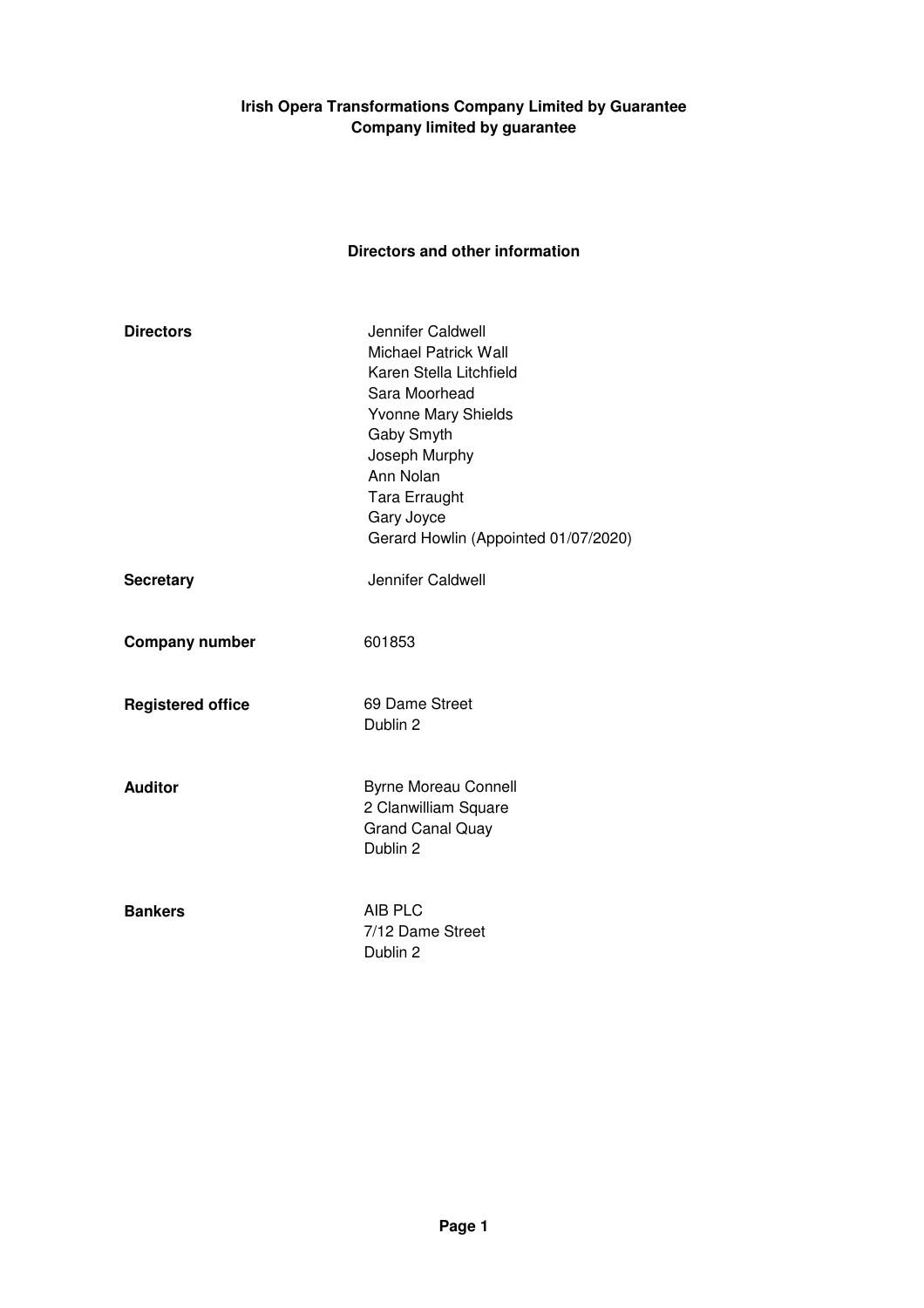#### **Directors report**

The directors present their annual report and the audited financial statements of the company for the financial year ended 31 December 2020.

#### **Directors**

The names of the persons who at any time during the financial year were directors of the company are as follows:

 Jennifer Caldwell Michael Patrick Wall Karen Stella Litchfield Sara Moorhead Yvonne Mary Shields Gaby Smyth Joseph Murphy Ann Nolan Tara Erraught Gary Joyce Gerard Howlin (Appointed 01/07/2020)

#### **Principal activities**

As Ireland's national opera company, we produce high-quality, accessible opera in venues throughout Ireland and overseas.

#### **Development and performance**

Irish National Opera began its third year of operations with a production of Hansel and Gretel by Humperdinck, a co-production with Theatre Lovett and the Abbey Theatre. The production opened at the Abbey Theatre in February and toured to nine venues nationwide in February and March (Solstice Arts Centre, Navan; Watergate Theatre, Kilkenny; National Opera House, Wexford; Everyman, Cork; Siamsa Tíre, Tralee; Lime Tree Theatre, Limerick; Town Hall Theatre, Galway; Backstage Theatre, Longford; and An Grianán, Letterkenny). The Board of Directors would like to note the untimely passing of soprano Miriam Murphy who sang the role of Mother in the production. Miriam Murphy died unexpectedly in July 2020.

The company presented Celebration of the Voice Gala Concert on 2 February, gala concert with Tara Erraught and 4 emerging singers presented in partnership with Drogheda Classical Music in St Peter's Church in Drogheda.

In February the company began rehearsals for Carmen by Bizet, a co-production with Opera Philadelphia and Seattle Opera. The production was about to move to the Bord Gáis Energy Theatre for stage rehearsals and performances when on 12 March the Government announced countrywide restrictions and closures in an effort to contain the Covid-19 pandemic. The Carmen performances scheduled for 22, 24, 26 and 28 March had to be cancelled.

This was a time of extreme uncertainty. No one knew or could have known the duration and impact of the pandemic. The Arts Council intervened quickly and reassured arts organisations that their grant was guaranteed for the year. This allowed the company to adjust plans and budgets for the year and prepare for a number of scenarios.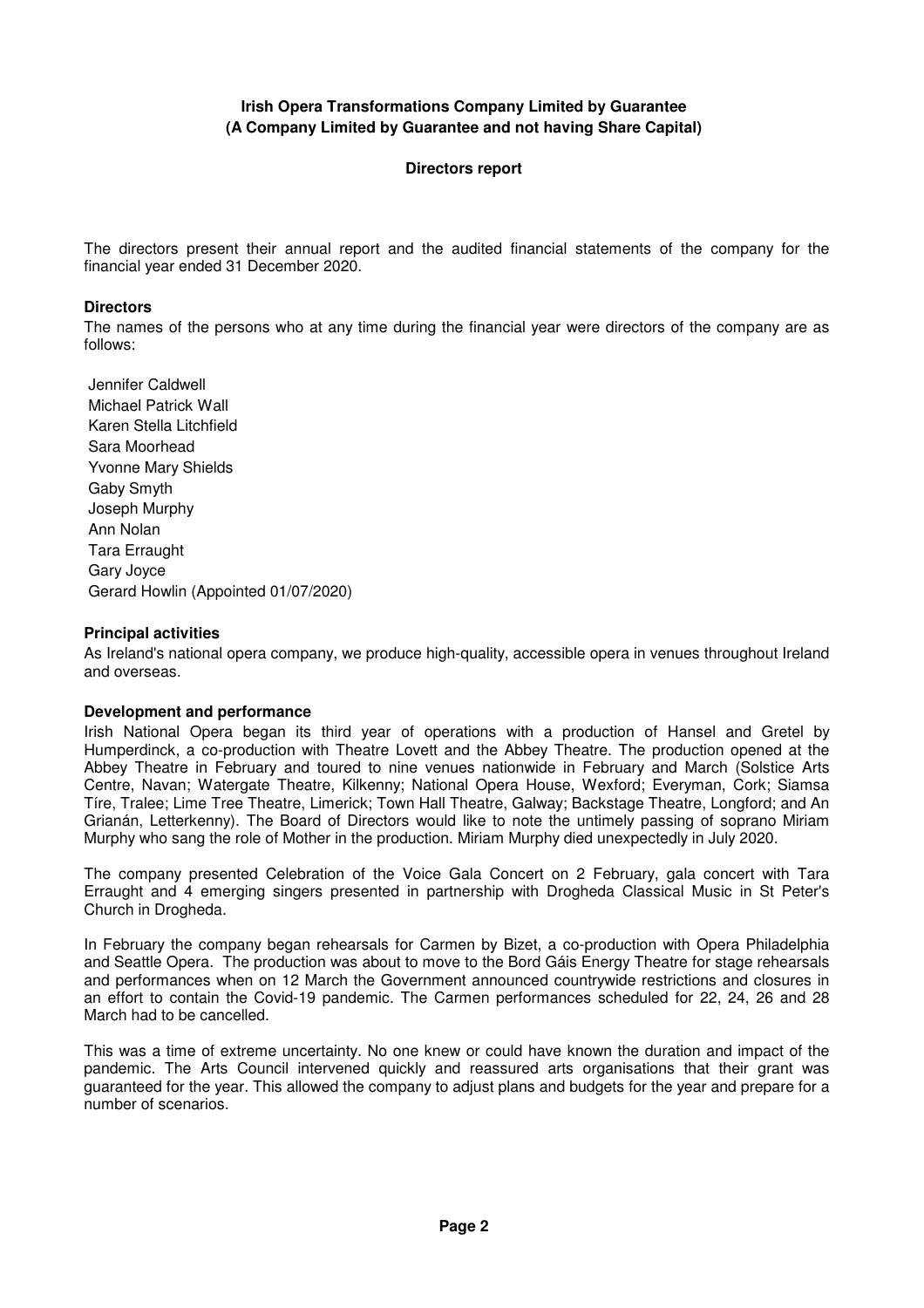#### **Directors report (continued)**

#### **Development and performance continued...**

Following government advice, Irish National Opera immediately moved its operations from the company's offices to remote working arrangements.

The company quickly adjusted to the new and very restrictive circumstances and created work for online distribution. It produced a series of five online concerts Friday Opera Sessions. Each concert featured five arias, pre-recorded by the artists in their own homes.

A production of The Abduction from the Seraglio by Mozart, scheduled for May, was adapted into an eight-part online mini-series. Principal singers, chorus and all orchestra members recorded themselves on their phones and in their homes, due to lockdown restrictions. A sound engineer was tasked with mixing the individual files and an animation company was engaged to create the visuals. This project was an artistic as well as a technical feat. Two episodes a week were streamed online during the month of July.

In August the company was due to commence rehearsals for the revival of Least Like The Other: Searching for Rosemary Kennedy. This original INO commission had premiered at the 2019 Galway International Arts Festival to great critical acclaim. The plan was to tour the production to the Lime Tree Theatre in Limerick, to Solstice Arts Centre in Navan and to Cork Opera House before a run in Dublin at the O'Reilly Theatre, Belvedere College. However, as the reopening of venues remained uncertain and a tour of this scale seemed risky, the company decided to re-imagine the project and to make the production as Covid-proof as possible. The company took the more prudent approach of presenting the production in Dublin only as part of the Dublin Theatre Festival. In order to reduce the number of performers needed on stage (as at the time there were restrictions in place on the number of people allowed in a venue) the orchestra was pre-recorded and 16-channel surround sound design was created. The production was re-staged to ensure the 3 performers were socially distanced. However, the government issued further restrictions and all performances had to be cancelled. The company used the time in the theatre to film the production for future use.

In October the company launched Mezzo Masterpieces, a series of three concerts with orchestra featuring three of Ireland's leading mezzo-sopranos and streamed live from iconic locations. Sharon Carty presented baroque repertoire from Castletown House (31 October), Tara Erraught featured in concert dedicated to Bel Canto in Dublin Castle (15 November) and Paula Murrihy sang an all-Mozart programme in Kilkenny Castle. This series was presented in partnership with the Office of Public Works.

The company had planned three concert performances of The Abduction from the Seraglio, with the same cast that was due to take part in the staged production in May. However as no indoor performances were possible, the company live-streamed one concert performance on 5 December from the National Opera House, Wexford.

In December the company premiered 20 Shots of Opera, its most ambitious digital project of the year. 20 composers (10 male and 10 female) were commissioned to write short operas for a small ensemble and limited number of singers. The twenty pieces were audio recorded in a studio and subsequently filmed in the Gaiety Theatre. This ambitious project involved over 160 opera and film professionals. 20 Shots of Opera garnered rave reviews, generated significant press coverage in the UK, mainland Europe and the USA and firmly put the company on the international opera map.

This was the second year of the company's young artists programme, the ABL Aviation Opera Studio with new edition which began in August 2020 for the 2020/21 Season. Eight emerging opera artists were selected. The artists participated in a number of coaching sessions, masterclasses and professional development initiatives. From March, all activities were moved online. The Studio production of The Four Note Opera planned for June had to be postponed.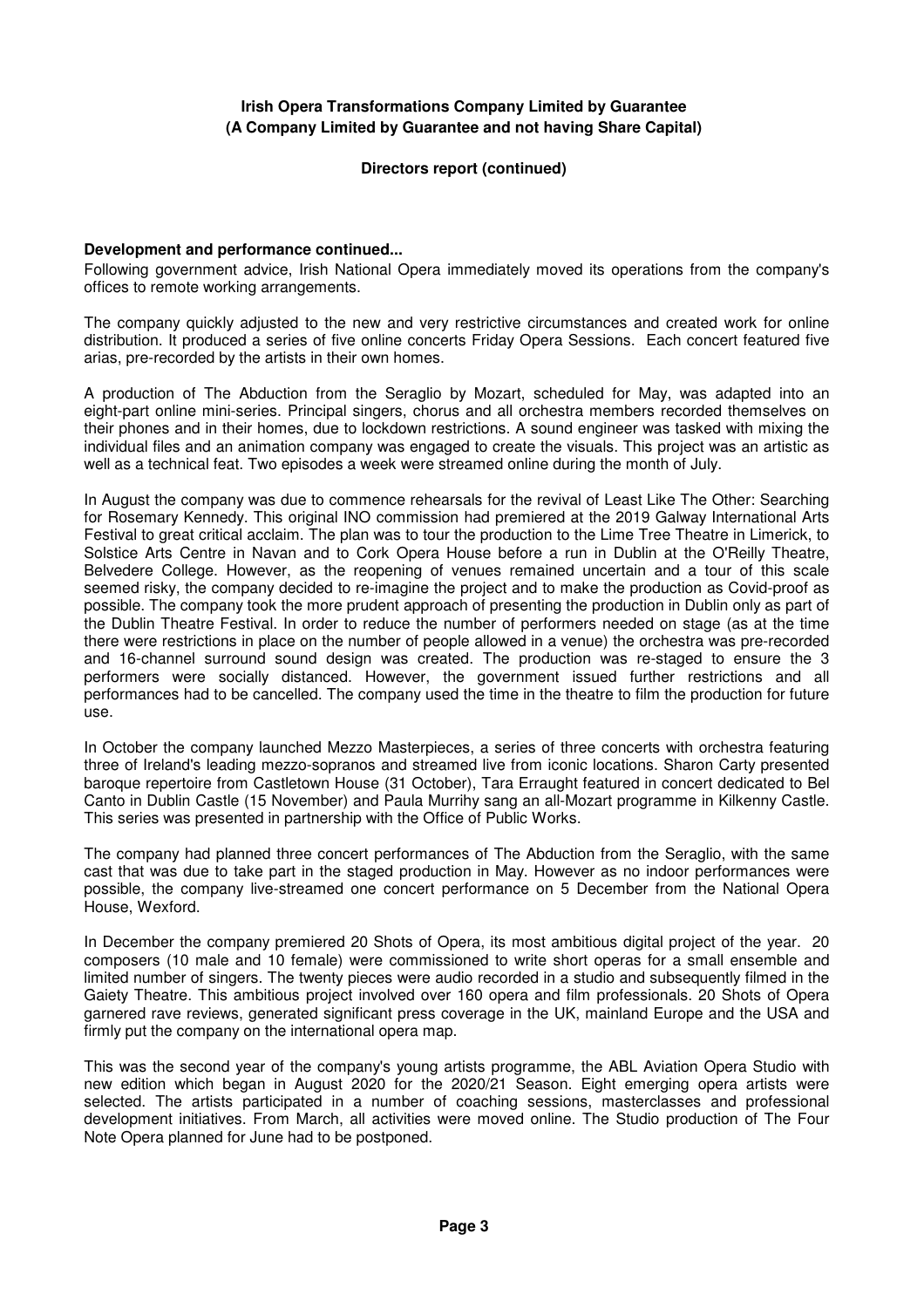#### **Directors report (continued)**

#### **Development and performance continued...**

The company continued its extensive work in education and outreach, though several initiatives could only be delivered online. In January, the company presented How Aria, commissioned short opera set to a text co-written by service users of St Patrick's Mental Health Services. The work was presented in January in St Patrick's Mental Health Services as part of the First Fortnight festival.

Other events throughout the year included lectures and pre-show talks; engagement with Alzheimer patients (in collaboration with Abbey Theatre); participatory music workshops; lighting workshop; introduction to opera and podcast with libraries; workshops with Theatre Lovett; and the Spotlight programme (Artist in School scheme).

#### **Acknowledgements**

The company wishes acknowledges the continued support of its principal funder, The Arts Council/An Chomairle Ealaíon. The company also acknowledges additional support from Culture Ireland, Dublin City Council, Istituto Italiano di Cultura, Goethe-Institut and its corporate and individual supporters. Irish National Opera is a member of Theatre Forum, Business to Arts, Association of Irish Stage Technicians, Opera Europa, OperaVision, RESEO, Fedora and the International Society for the Performing Arts.

#### **Principal risks and uncertainties**

At the time of completing this report, theatres and venues across Ireland are due to reopen gradually in line with Government plans for reopening the economy. The company is planning to present outdoor performances in July and August and return to indoor performances from September. The company will continue to adjust its plans for 2021 in consultation with the Arts Council with revised budgets and income projections

#### **Accounting records**

The measures taken by the directors to secure compliance with the requirements of sections 281 to 285 of the Companies Act 2014 with regard to the keeping of accounting records are the implementation of necessary policies and procedures for recording transactions, the employment of competent accounting personnel with appropriate expertise and the provision of adequate resources to the financial function. The accounting records of the company are located at 69 Dame Street, Dublin 2.

### **Relevant audit information**

In the case of each of the persons who are directors at the time this report is approved in accordance with section 332 of Companies Act 2014:

- so far as each director is aware, there is no relevant audit information of which the company's statutory auditors are unaware, and
- each director has taken all the steps that he or she ought to have taken as a director in order to make himself or herself aware of any relevant audit information and to establish that the company's statutory auditors are aware of that information.

This report was approved by the board of directors on 25 June 2021 and signed on behalf of the board by:

Jennifer Caldwell Gaby Smyth Director **Director** Director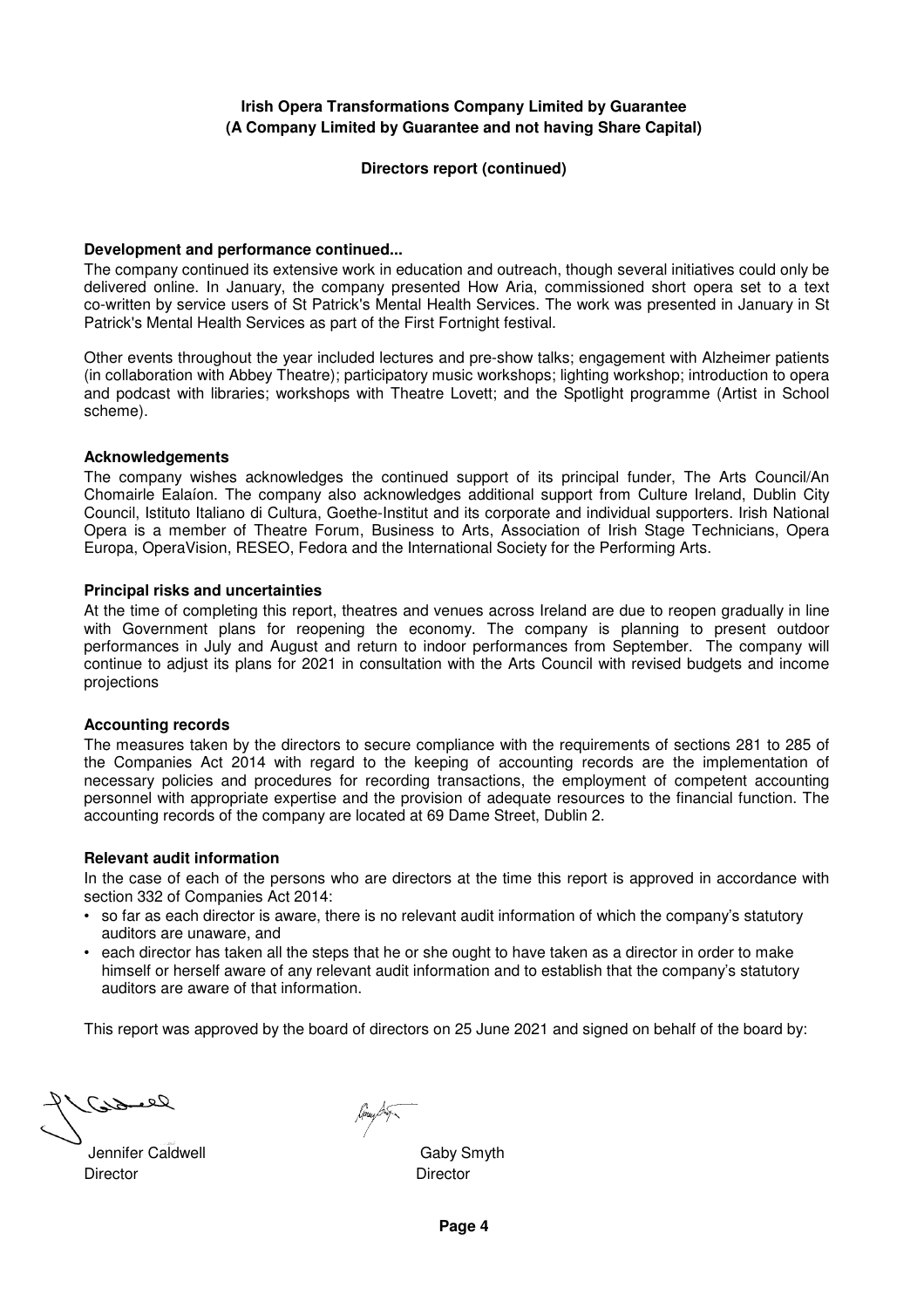### **Directors responsibilities statement**

The directors are responsible for preparing the directors report and the financial statements in accordance with applicable Irish law and regulations.

Irish company law requires the directors to prepare financial statements for each financial year. Under the law, the directors have elected to prepare the financial statements in accordance with the Companies Act 2014 and FRS 102 "The Financial Reporting Standard applicable in the UK and Republic of Ireland" issued by the Financial Reporting Council. Under company law, the directors must not approve the financial statements unless they are satisfied that they give a true and fair view of the assets, liabilities and financial position of the company as at the financial year end date and of the profit or loss of the company for the financial year and otherwise comply with the Companies Act 2014.

In preparing these financial statements, the directors are required to:

- select suitable accounting policies and then apply them consistently;
- make judgments and accounting estimates that are reasonable and prudent;
- state whether the financial statements have been prepared in accordance with applicable accounting standards, identify those standards, and note the effect and the reasons for any material departure from those standards; and
- prepare the financial statements on the going concern basis unless it is inappropriate to presume that the company will continue in business.

The directors are responsible for ensuring that the company keeps or causes to be kept adequate accounting records which correctly explain and record the transactions of the company, enable at any time the assets, liabilities, financial position and profit or loss of the company to be determined with reasonable accuracy, enable them to ensure that the financial statements and directors report comply with the Companies Act 2014 and enable the financial statements to be audited. They are also responsible for safeguarding the assets of the company and hence for taking reasonable steps for the prevention and detection of fraud and other irregularities.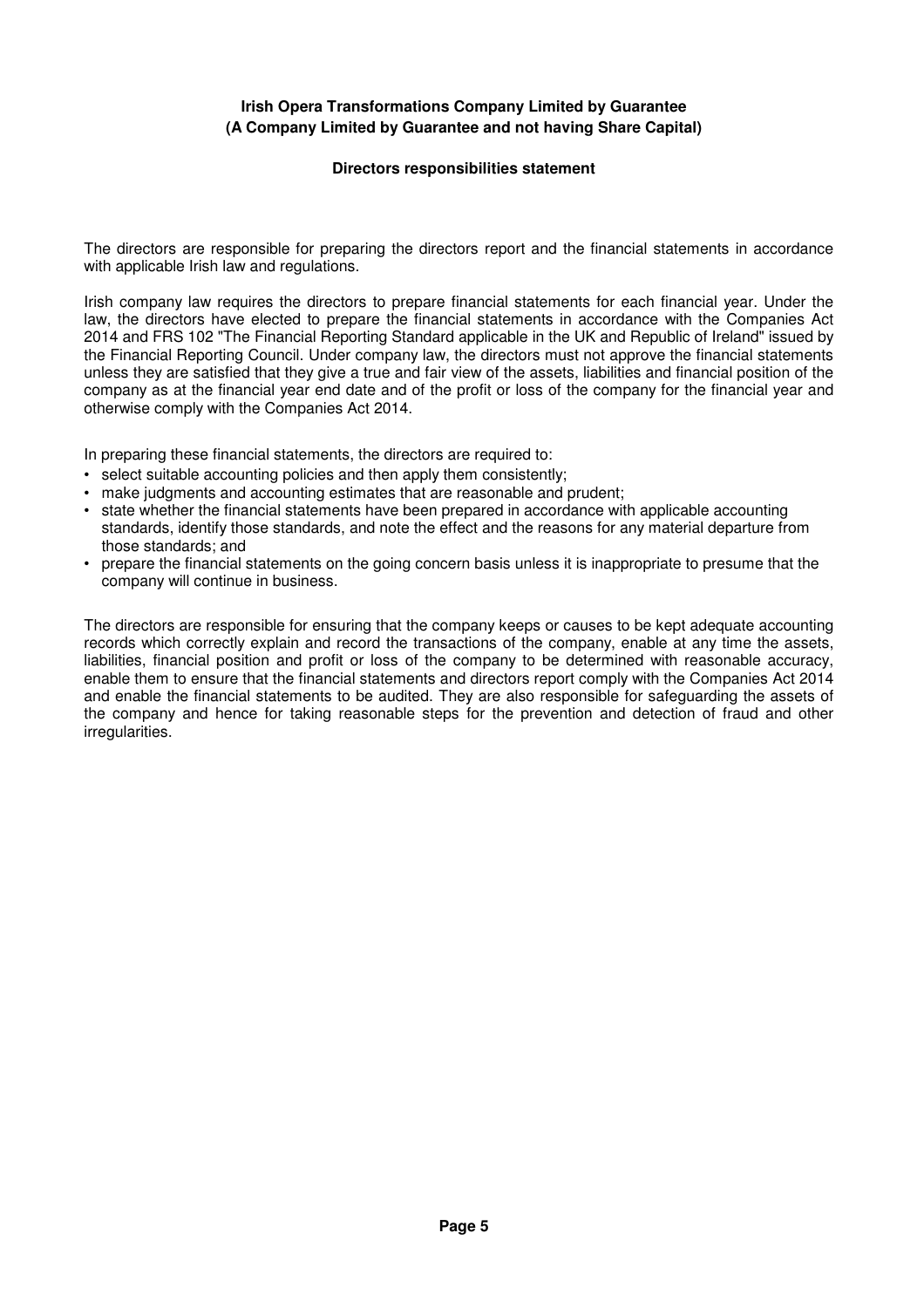## **Independent auditor's report to the members of Irish Opera Transformations Company Limited by Guarantee**

#### **Report on the audit of the financial statements**

#### **Opinion**

We have audited the financial statements of Irish Opera Transformations Company Limited by Guarantee (the 'company') for the financial year ended 31 December 2020 which comprise the profit and loss account, statement of income and retained earnings, balance sheet, statement of cash flows and notes to the financial statements, including a summary of significant accounting policies set out in note 3. The financial reporting framework that has been applied in their preparation is Irish law and FRS 102 The Financial Reporting Standard applicable in the UK and Republic of Ireland.

In our opinion, the financial statements:

- give a true and fair view of the assets, liabilities and financial position of the company as at 31 December 2020 and of its profit for the financial year then ended;
- have been properly prepared in accordance with FRS 102 The Financial Reporting Standard applicable in the UK and Republic of Ireland; and
- have been prepared in accordance with the requirements of the Companies Act 2014.

#### **Basis for opinion**

We conducted our audit in accordance with International Standards on Auditing (Ireland) (ISAs (Ireland)) and applicable law. Our responsibilities under those standards are further described in the auditor's responsibilities for the audit of the financial statements section of our report. We are independent of the company in accordance with the ethical requirements that are relevant to our audit of the financial statements in Ireland, including the Ethical Standard issued by the Irish Auditing and Accounting Supervisory Authority (IAASA), and we have fulfilled our other ethical responsibilities in accordance with these requirements. We believe that the audit evidence we have obtained is sufficient and appropriate to provide a basis for our opinion.

#### **Conclusions relating to going concern**

We have nothing to report in respect of the following matters in relation to which ISAs (Ireland) require us to report to you where:

- the directors' use of the going concern basis of accounting in the preparation of the financial statements is not appropriate; or
- the directors have not disclosed in the financial statements any identified material uncertainties that may cast significant doubt about the company's ability to continue to adopt the going concern basis of accounting for a period of at least twelve months from the date when the financial statements are authorised for issue.

#### **Other Information**

The directors are responsible for the other information. The other information comprises the information included in the annual report, other than the financial statements and our auditor's report thereon. Our opinion on the financial statements does not cover the other information and, except to the extent otherwise explicitly stated in our report, we do not express any form of assurance conclusion thereon.

In connection with our audit of the financial statements, our responsibility is to read the other information and, in doing so, consider whether the other information is materially inconsistent with the financial statements or our knowledge obtained in the audit or otherwise appears to be materially misstated. If we identify such material inconsistencies or apparent material misstatements, we are required to determine whether there is a material misstatement in the financial statements or a material misstatement of the other information. If, based on the work we have performed, we conclude that there is a material misstatement of this other information, we are required to report that fact.

We have nothing to report in this regard.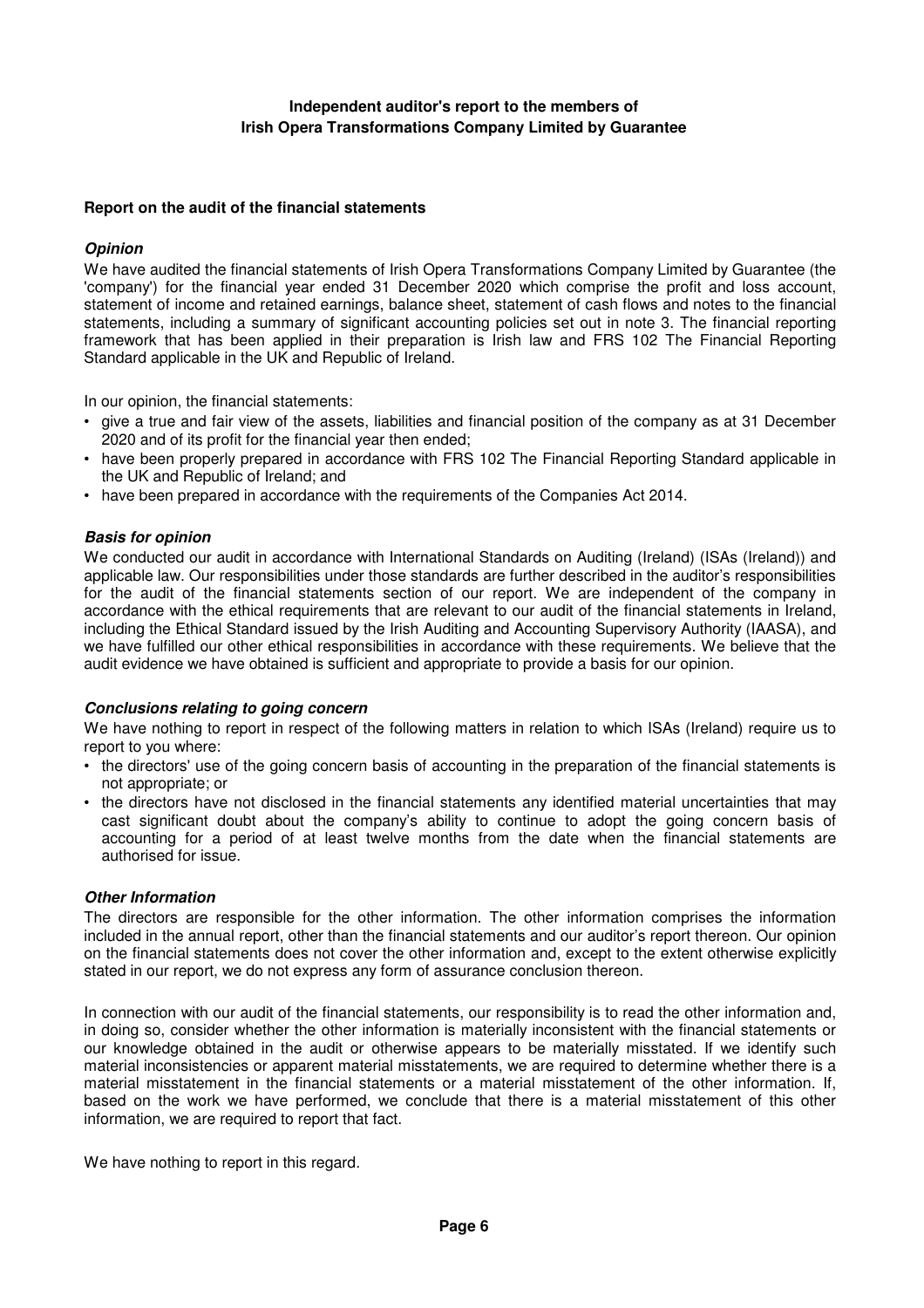# **Independent auditor's report to the members of Irish Opera Transformations Company Limited by Guarantee (continued)**

### **Opinions on other matters prescribed by the Companies Act 2014**

Based solely on the work undertaken in the course of the audit, we report that:

- in our opinion, the information given in the directors' report is consistent with the financial statements; and
- in our opinion, the directors' report has been prepared in accordance with applicable legal requirements.

We have obtained all the information and explanations which we consider necessary for the purposes of our audit.

In our opinion the accounting records of the company were sufficient to permit the financial statements to be readily and properly audited, and financial statements are in agreement with the accounting records.

### **Matters on which we are required to report by exception**

Based on the knowledge and understanding of the company and its environment obtained in the course of the audit, we have not identified material misstatements in the directors' report.

The Companies Act 2014 requires us to report to you if, in our opinion, the disclosures of directors' remuneration and transactions required by sections 305 to 312 of the Act are not made. We have nothing to report in this regard.

#### **Respective responsibilities**

#### **Responsibilities of directors for the financial statements**

As explained more fully in the directors' responsibilities statement, the directors are responsible for the preparation of the financial statements and for being satisfied that they give a true and fair view, and for such internal control as the directors determine is necessary to enable the preparation of financial statements that are free from material misstatement, whether due to fraud or error.

In preparing the financial statements, the directors are responsible for assessing the company's ability to continue as a going concern, disclosing, as applicable, matters related to going concern and using the going concern basis of accounting unless the management either intends to liquidate the company or to cease operations, or has no realistic alternative but to do so.

### **Auditor's responsibilities for the audit of the financial statements**

Our objectives are to obtain reasonable assurance about whether the financial statements as a whole are free from material misstatement, whether due to fraud or error, and to issue an auditor's report that includes our opinion. Reasonable assurance is a high level of assurance, but is not a guarantee that an audit conducted in accordance with ISAs (Ireland) will always detect a material misstatement when it exists. Misstatements can arise from fraud or error and are considered material if, individually or in the aggregate, they could reasonably be expected to influence the economic decisions of users taken on the basis of these financial statements.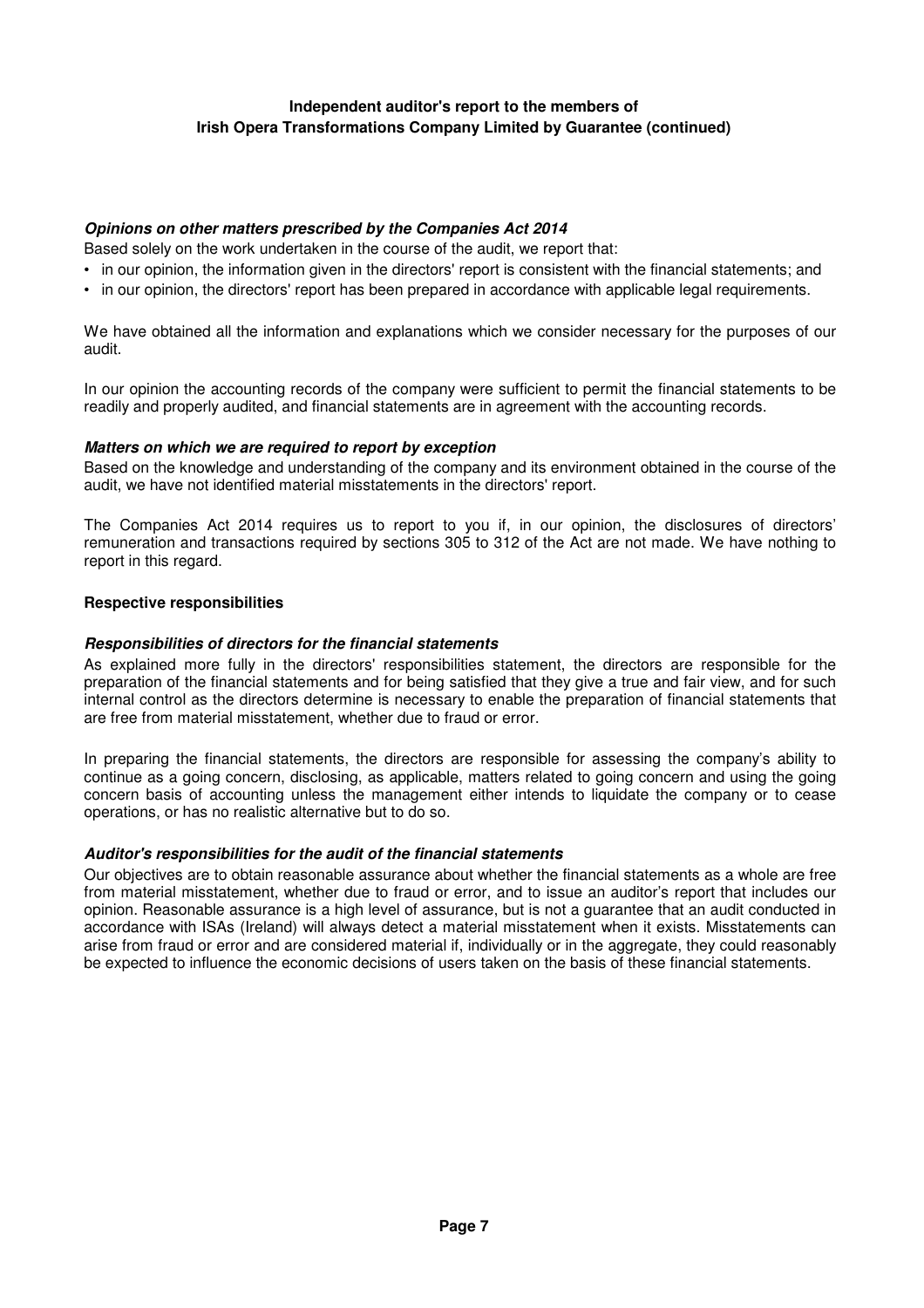### **Independent auditor's report to the members of Irish Opera Transformations Company Limited by Guarantee (continued)**

As part of an audit in accordance with ISAs (Ireland), we exercise professional judgment and maintain professional scepticism throughout the audit. We also:

- Identify and assess the risks of material misstatement of the financial statements, whether due to fraud or error, design and perform audit procedures responsive to those risks, and obtain audit evidence that is sufficient and appropriate to provide a basis for our opinion. The risk of not detecting a material misstatement resulting from fraud is higher than for one resulting from error, as fraud may involve collusion, forgery, intentional omissions, misrepresentations, or the override of internal control.
- Obtain an understanding of internal control relevant to the audit in order to design audit procedures that are appropriate in the circumstances, but not for the purpose of expressing an opinion on the effectiveness of the internal control.
- Evaluate the appropriateness of accounting policies used and the reasonableness of accounting estimates and related disclosures made by the directors.
- Conclude on the appropriateness of the directors' use of the going concern basis of accounting and, based on the audit evidence obtained, whether a material uncertainty exists related to events or conditions that may cast significant doubt on the company's ability to continue as a going concern. If we conclude that a material uncertainty exists, we are required to draw attention in our auditor's report to the related disclosures in the financial statements or, if such disclosures are inadequate, to modify our opinion. Our conclusions are based on the audit evidence obtained up to the date of our auditor's report. However, future events or conditions may cause the company to cease to continue as a going concern.
- Evaluate the overall presentation, structure and content of the financial statements, including the disclosures, and whether the financial statements represent the underlying transactions and events in a manner that achieves fair presentation.

We communicate with those charged with governance regarding, among other matters, the planned scope and timing of the audit and significant audit findings, including any significant deficiencies in internal control that we identify during our audit.

### **The purpose of our audit work and to whom we owe our responsibilities**

Our report is made solely to the company's members, as a body, in accordance with section 391 of the Companies Act 2014. Our audit work has been undertaken so that we might state to the company's members those matters we are required to state to them in an auditor's report and for no other purpose. To the fullest extent permitted by law, we do not accept or assume responsibility to anyone other than the company and the company's members, as a body, for our audit work, for this report, or for the opinions we have formed.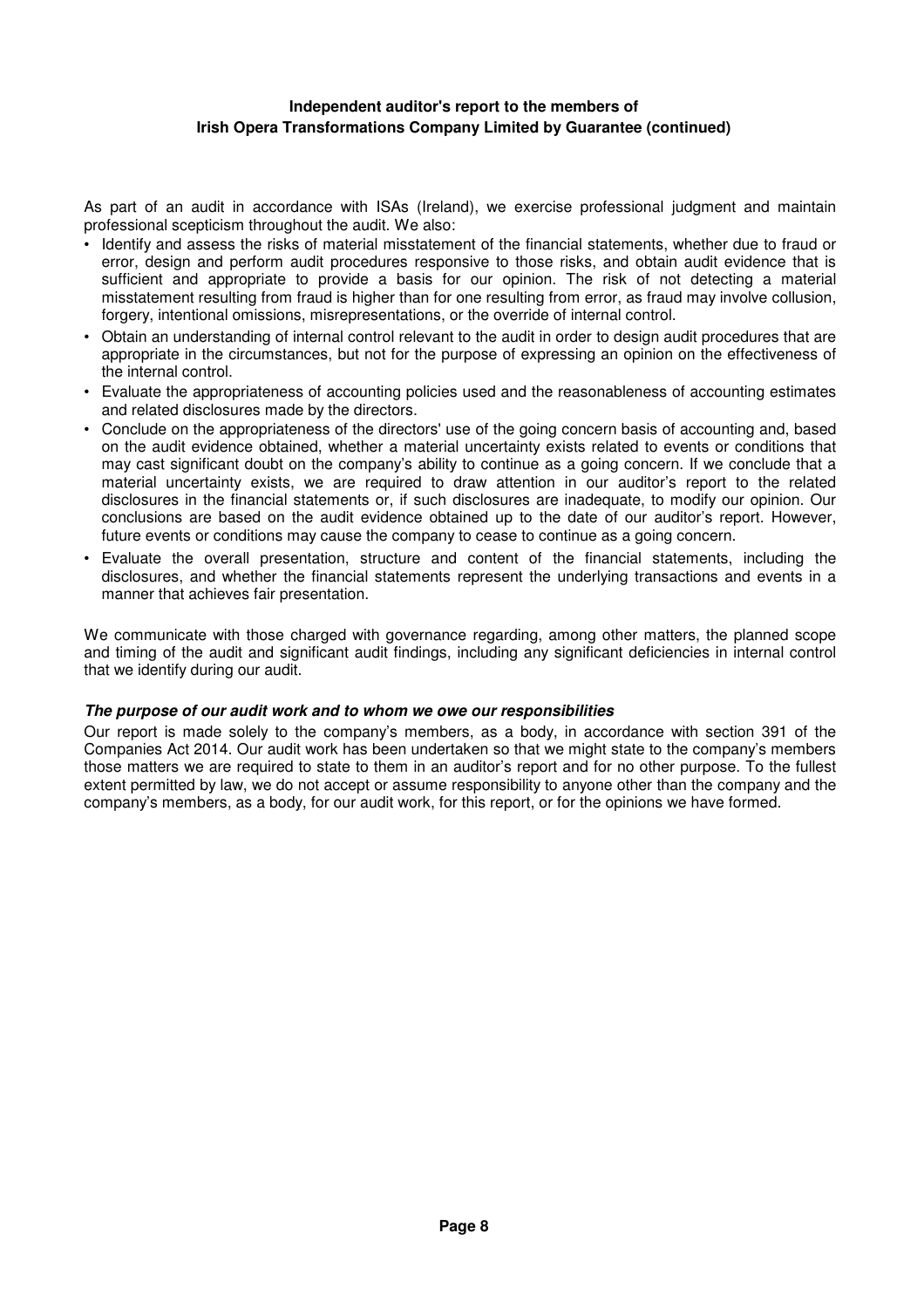# **Independent auditor's report to the members of Irish Opera Transformations Company Limited by Guarantee (continued)**

gann

JOSEPH MOREAU

For and on behalf of Byrne Moreau Connell Chartered Accountants and Statutory Audit firm 2 Clanwilliam Square Grand Canal Quay Dublin 2

25 June 2021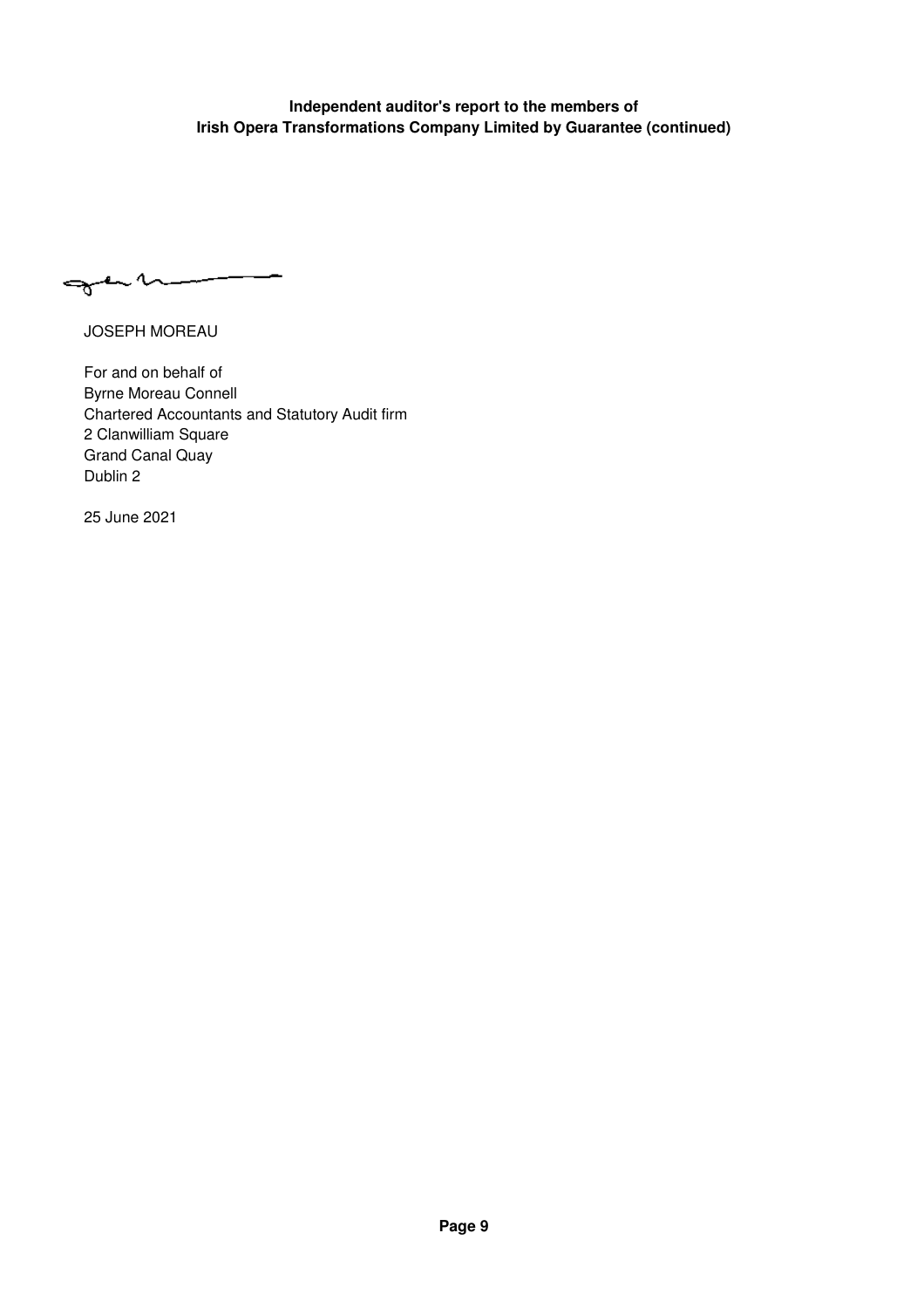# **Profit and loss account Financial year ended 31 December 2020**

|             | 2020        | 2019        |
|-------------|-------------|-------------|
| <b>Note</b> | €           | €           |
| 5           | 3,579,919   | 4,622,599   |
|             | (2,654,654) | (3,766,614) |
|             | 925,265     | 855,985     |
|             | (768, 999)  | (892, 357)  |
| 7           | 156,266     | (36, 372)   |
| 9           |             | (64)        |
|             | 156,266     | (36, 436)   |
|             |             |             |
|             | 156,266     | (36, 436)   |
|             |             |             |

All the activities of the company are from continuing operations.

The company has no other recognised items of income and expenses other than the results for the financial year as set out above.

**The notes on pages 14 to 22 form part of these financial statements.**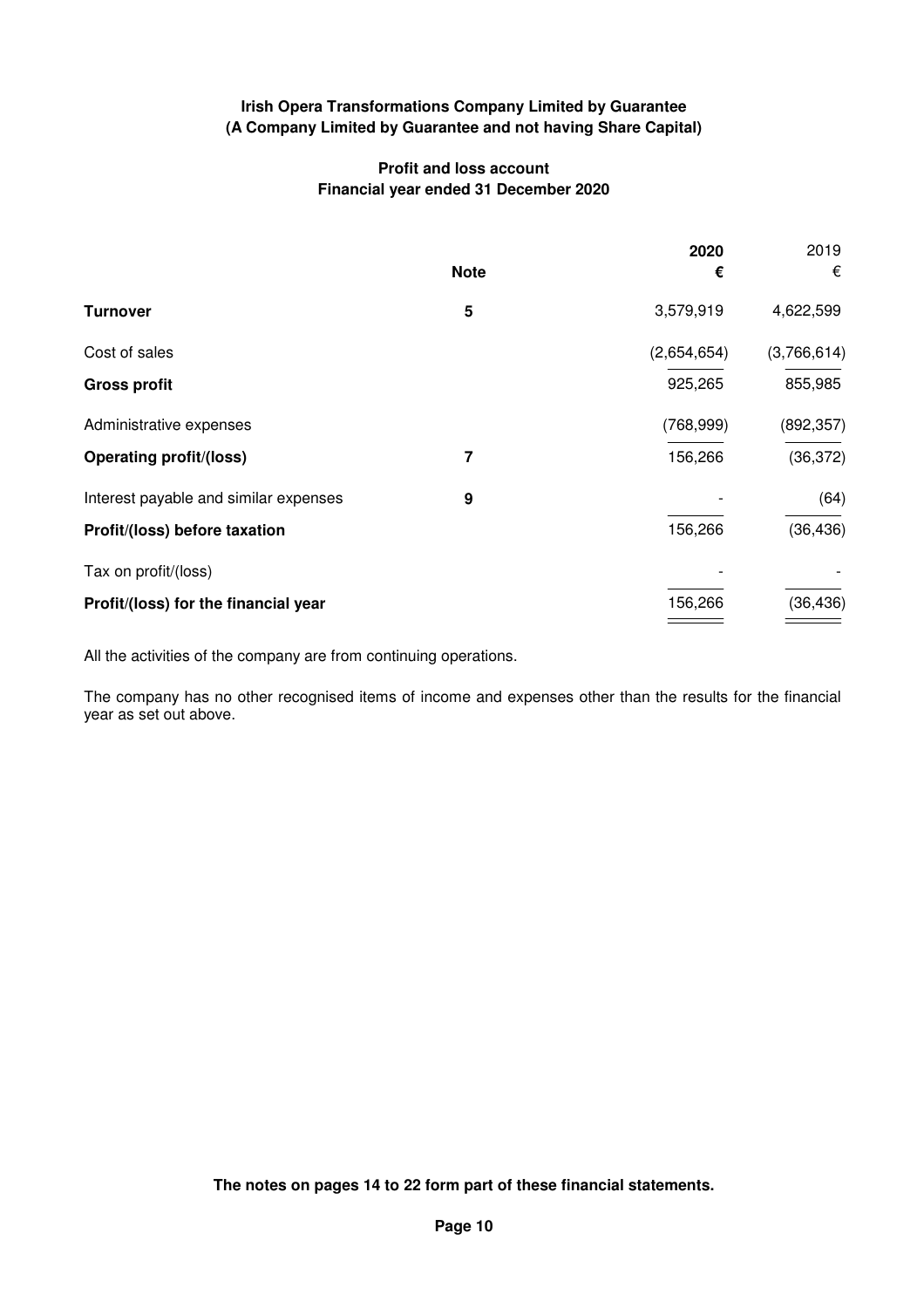# **Statement of income and retained earnings Financial year ended 31 December 2020**

|                                                      | 2020    | 2019      |
|------------------------------------------------------|---------|-----------|
|                                                      | €       | €         |
| Profit/(loss) for the financial year                 | 156.266 | (36, 436) |
| Retained earnings at the start of the financial year | (8,706) | 27,730    |
| Retained earnings at the end of the financial year   | 147.560 | (8,706)   |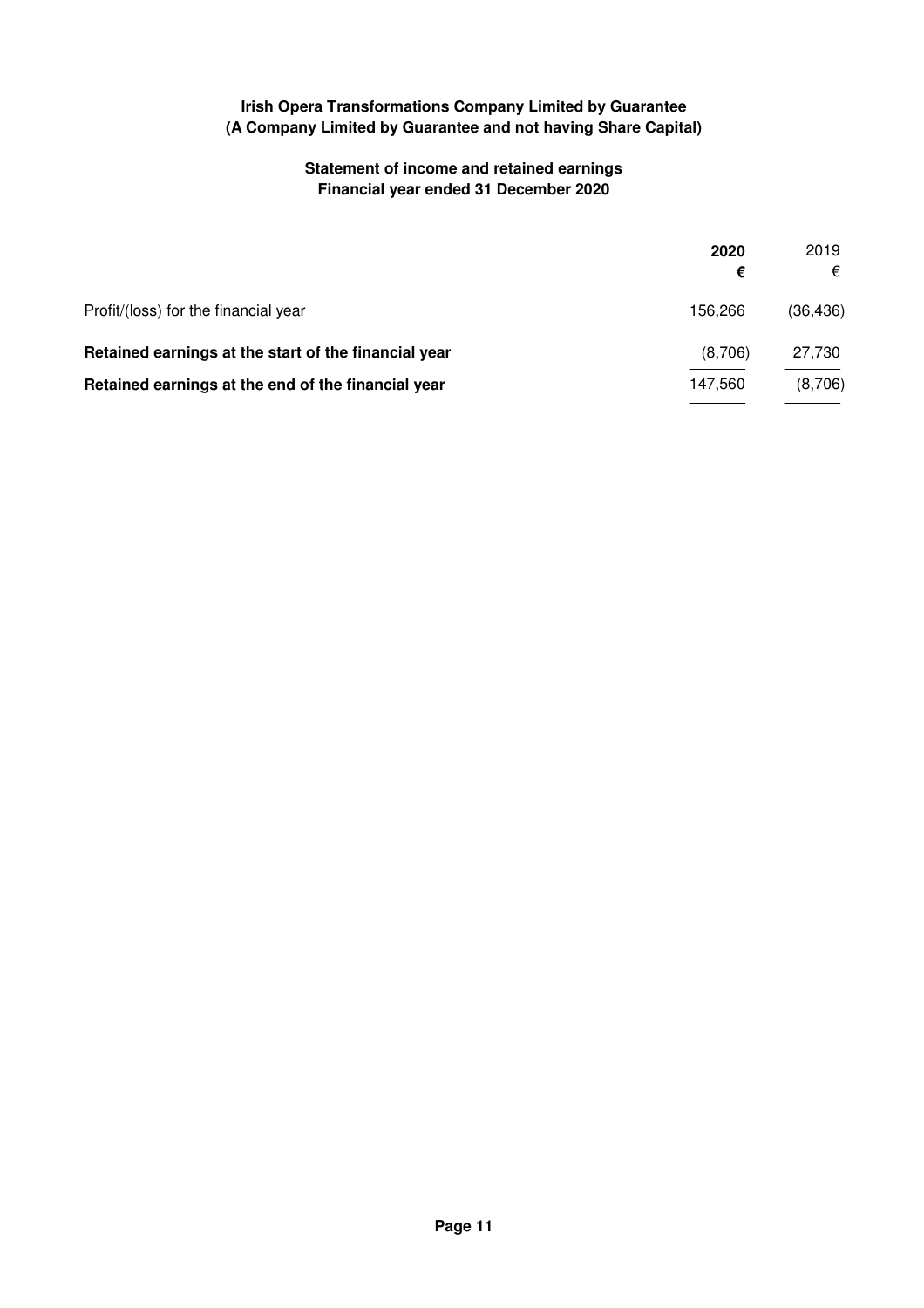## **Balance sheet As at 31 December 2020**

|                                              | 2020        |                 |         |            |           |
|----------------------------------------------|-------------|-----------------|---------|------------|-----------|
|                                              | <b>Note</b> | €               | €       | €          | €         |
| <b>Fixed assets</b>                          |             |                 |         |            |           |
| Tangible assets                              | 11          | 45,035          |         | 19,975     |           |
|                                              |             |                 | 45,035  |            | 19,975    |
| <b>Current assets</b>                        |             |                 |         |            |           |
| Debtors                                      | 12          | 60,839          |         | 399,081    |           |
| Cash at bank and in hand                     |             | 1,190,220       |         | 319,195    |           |
|                                              |             | 1,251,059       |         | 718,276    |           |
| <b>Creditors: amounts falling due</b>        |             |                 |         |            |           |
| within one year                              |             | 14(1, 148, 534) |         | (746, 957) |           |
| Net current assets/(liabilities)             |             |                 | 102,525 |            | (28, 681) |
| <b>Total assets less current liabilities</b> |             |                 | 147,560 |            | (8,706)   |
| Net assets/(liabilities)                     |             |                 | 147,560 |            | (8,706)   |
| <b>Capital and reserves</b>                  |             |                 |         |            |           |
| Profit and loss account                      | 17          |                 | 147,560 |            | (8,706)   |
| <b>Members funds/(deficit)</b>               |             |                 | 147,560 |            | (8,706)   |

These financial statements were approved by the board of directors on 25 June 2021 and signed on behalf of the board by:

خمنوك حعمہ

Jennifer Caldwell **Gaby Smyth** Director Director

may Dug

**The notes on pages 14 to 22 form part of these financial statements.**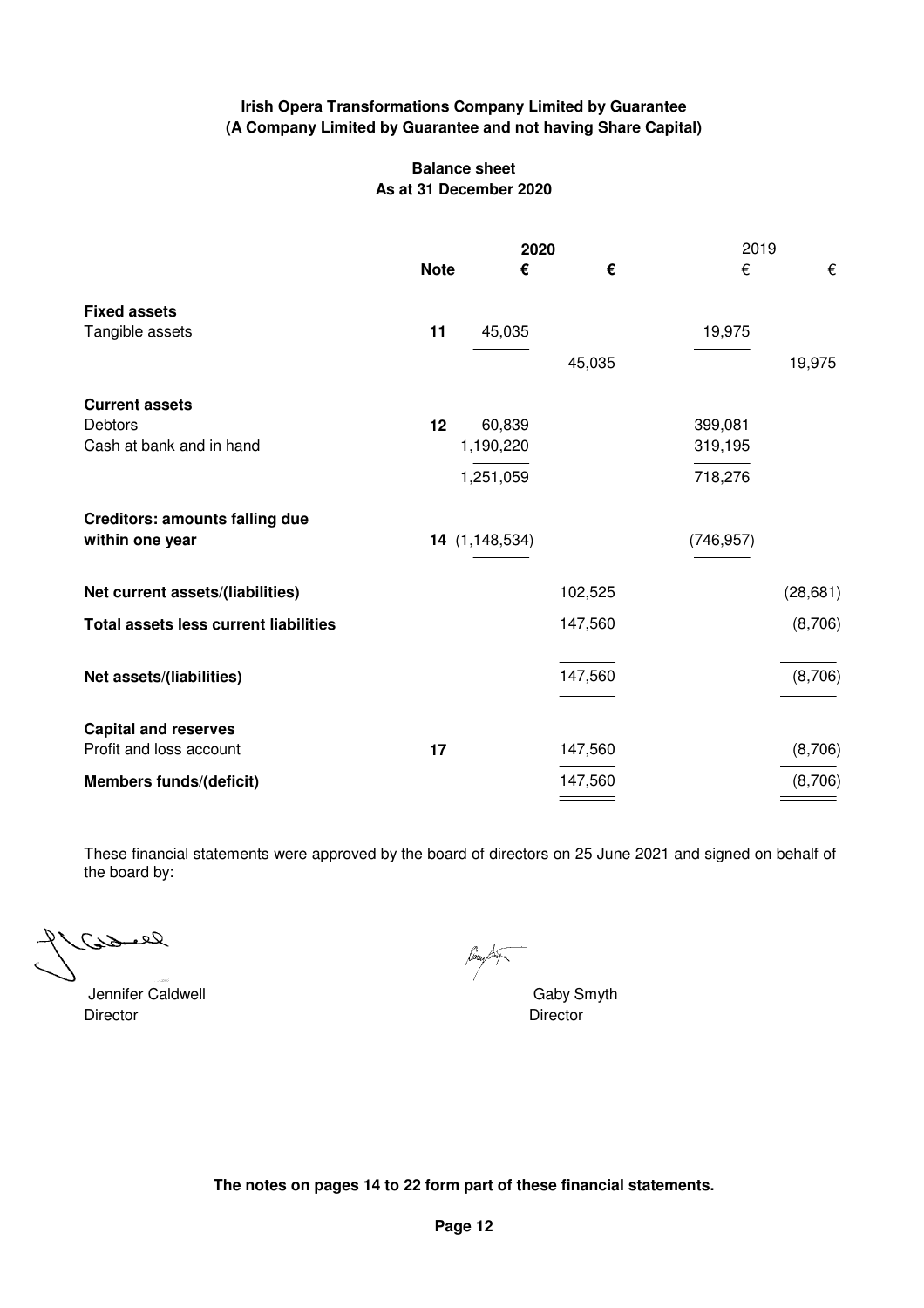# **Statement of cash flows Financial year ended 31 December 2020**

|                                                          |             | 2020      | 2019       |
|----------------------------------------------------------|-------------|-----------|------------|
|                                                          | <b>Note</b> | €         | €          |
| Cash flows from operating activities                     |             |           |            |
| Profit/(loss) for the financial year                     |             | 156,266   | (36, 436)  |
| Adjustments for:                                         |             |           |            |
| Depreciation of tangible assets                          |             | 9,591     | 4,972      |
| Interest payable and similar expenses                    |             |           | 64         |
| Accrued expenses/(income)                                |             | 21,066    | (88,016)   |
| Changes in:                                              |             |           |            |
| Trade and other debtors                                  |             | 338,242   | (174, 242) |
| Trade and other creditors                                |             | 372,976   | 511,895    |
| Cash generated from operations                           |             | 898,141   | 218,237    |
| Interest paid                                            |             |           | (64)       |
| Net cash from operating activities                       |             | 898,141   | 218,173    |
|                                                          |             |           |            |
| Cash flows from investing activities                     |             |           |            |
| Purchase of tangible assets                              |             | (34, 653) | (10, 386)  |
| Net cash used in investing activities                    |             | (34, 653) | (10, 386)  |
|                                                          |             |           |            |
| Net increase/(decrease) in cash and cash equivalents     |             | 863,488   | 207,787    |
| Cash and cash equivalents at beginning of financial year | 13          | 319,028   | 111,241    |
| Cash and cash equivalents at end of financial year       | 13          | 1,182,516 | 319,028    |
|                                                          |             |           |            |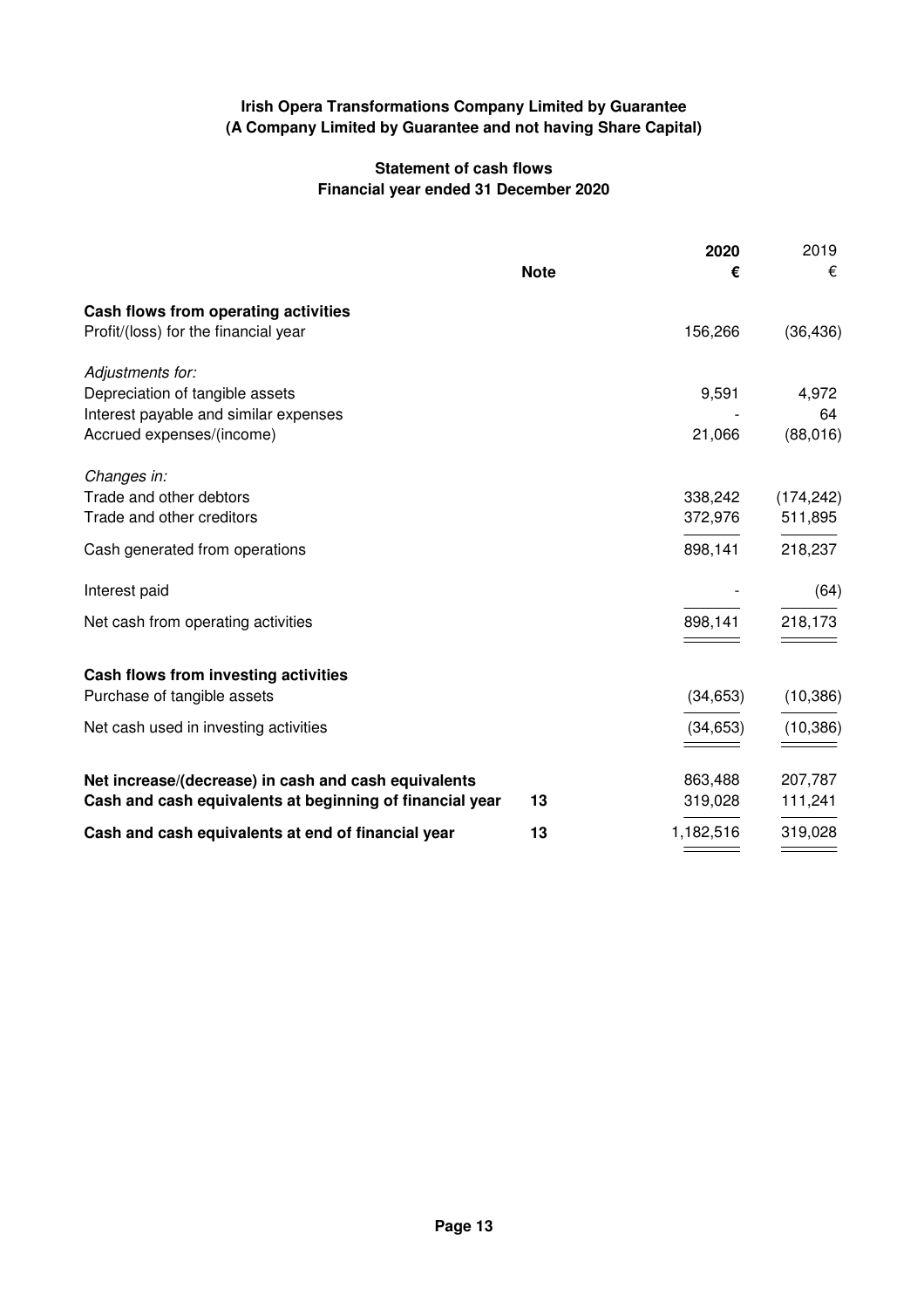### **Notes to the financial statements Financial year ended 31 December 2020**

### **1. General information**

The company is a private company limited by guarantee, registered in Ireland. The address of the registered office is 69 Dame Street, Dublin 2.

## **2. Statement of compliance**

These financial statements have been prepared in compliance with FRS 102, 'The Financial Reporting Standard applicable in the UK and Republic of Ireland'. The Triennial review 2017 amendments to the standard have been early adopted.

## **3. Accounting policies and measurement bases**

### **Basis of preparation**

The financial statements have been prepared on the historical cost basis, as modified by the revaluation of certain financial assets and liabilities and investment properties measured at fair value through profit or loss.

The financial statements are prepared in Euro, which is the functional currency of the entity.

### **Going concern**

The company posted a surplus/(deficit) of €156,266 (2019: (€36,436) ) during the year ended 31st December 2020 and as at that date had net assets/(liabilities) of €147,560 (2019: (€8,706)).

As earned income reduced significantly during the year, the company availed of the Revenue subsidies on offer to ensure employee salaries and operations remained unaffected. This, along with the strategic pivoting as mentioned in the directors report as well as surpassing the fundraising target, allowed the organisation maintain and grow reserves for use in future productions.

Along with the continued support of the Arts Council, revision of budgets and cashflows and creation of a detailed COVID-19 response policy, there is a reasonable expectation that the Company can continue to carefully monitor its cash flow to ensure that the Company has sufficient funds to be able to meet its liabilities as they fall due for a period of at least 12 months from the date of the financial statements. On this basis the directors are satisfied that the financial statements should be prepared on a going concern basis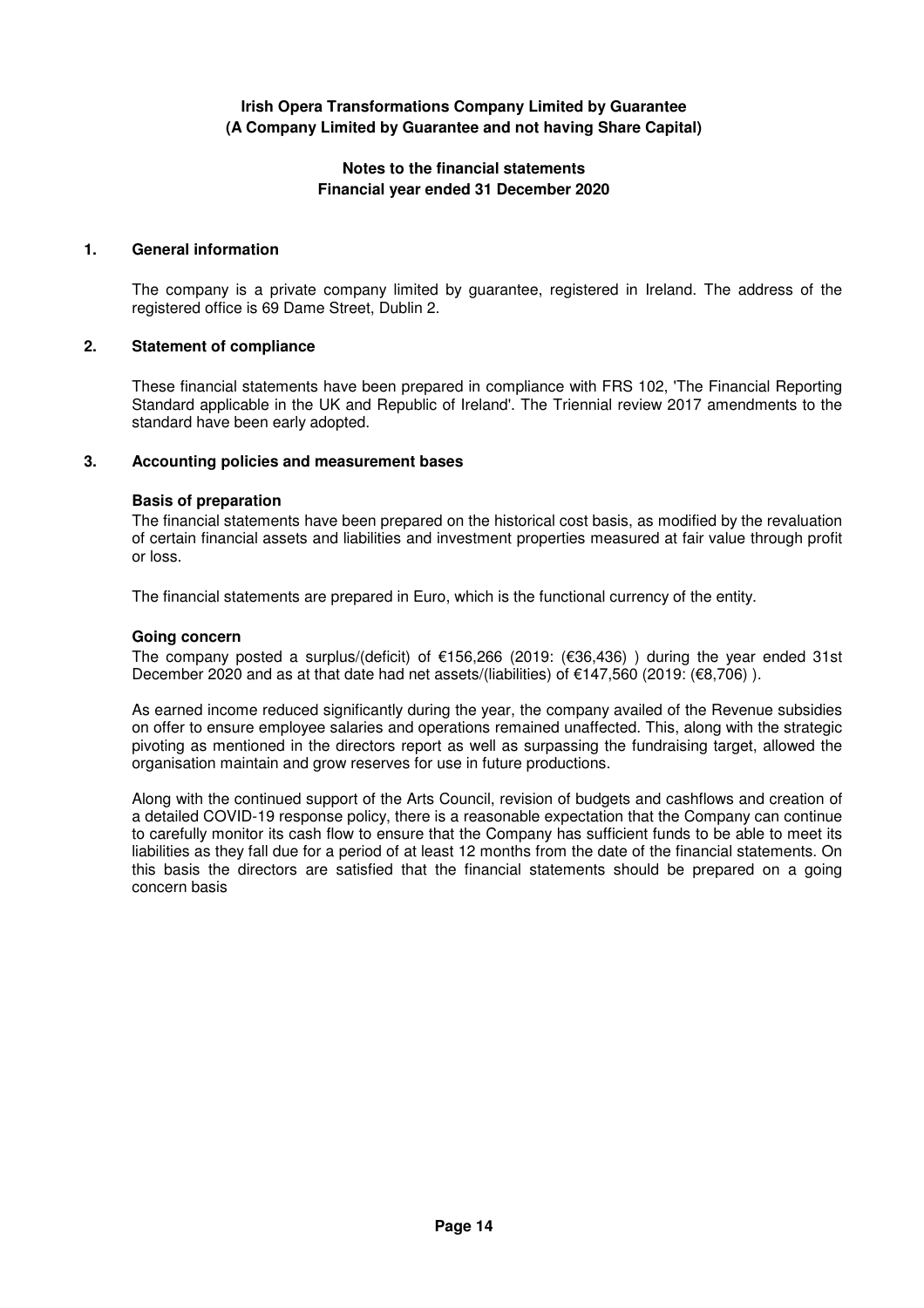### **Notes to the financial statements (continued) Financial year ended 31 December 2020**

#### **Turnover**

Turnover is measured at the fair value of the consideration received or receivable for goods supplied and services rendered, net of discounts and Value Added Tax.

Revenue from the sale of goods is recognised when the significant risks and rewards of ownership have transferred to the buyer, usually on despatch of the goods; the amount of revenue can be measured reliably; it is probable that the associated economic benefits will flow to the entity and the costs incurred or to be incurred in respect of the transactions can be measured reliably.

When the outcome of a transaction involving the rendering of services can be reliably estimated, revenue from the rendering of services is measured by reference to the stage of completion of the service transaction at the end of the reporting period.

When the outcome of a transaction involving the rendering of services cannot be reliably estimated, revenue is recognised only to the extent that it is probable the expenses recognised will be recovered.

#### **Tangible assets**

Tangible assets are initially recorded at cost, and are subsequently stated at cost less any accumulated depreciation and impairment losses.

Any tangible assets carried at revalued amounts are recorded at the fair value at the date of revaluation less any subsequent accumulated depreciation and subsequent accumulated impairment losses.

An increase in the carrying amount of an asset as a result of a revaluation, is recognised in other comprehensive income and accumulated in capital and reserves, except to the extent it reverses a revaluation decrease of the same asset previously recognised in profit or loss. A decrease in the carrying amount of an asset as a result of revaluation is recognised in other comprehensive income to the extent of any previously recognised revaluation increase accumulated in capital and reserves in respect of that asset. Where a revaluation decrease exceeds the accumulated revaluation gains accumulated in capital and reserves in respect of that asset, the excess shall be recognised in profit or loss.

#### **Depreciation**

Depreciation is calculated so as to write off the cost or valuation of an asset, less its residual value, over the useful economic life of that asset as follows:

| Plant and machinery             |       | $-10/14\%$ straight line |
|---------------------------------|-------|--------------------------|
| Fittings fixtures and equipment | - 33% | straight line            |

If there is an indication that there has been a significant change in depreciation rate, useful life or residual value of tangible assets, the depreciation is revised prospectively to reflect the new estimates.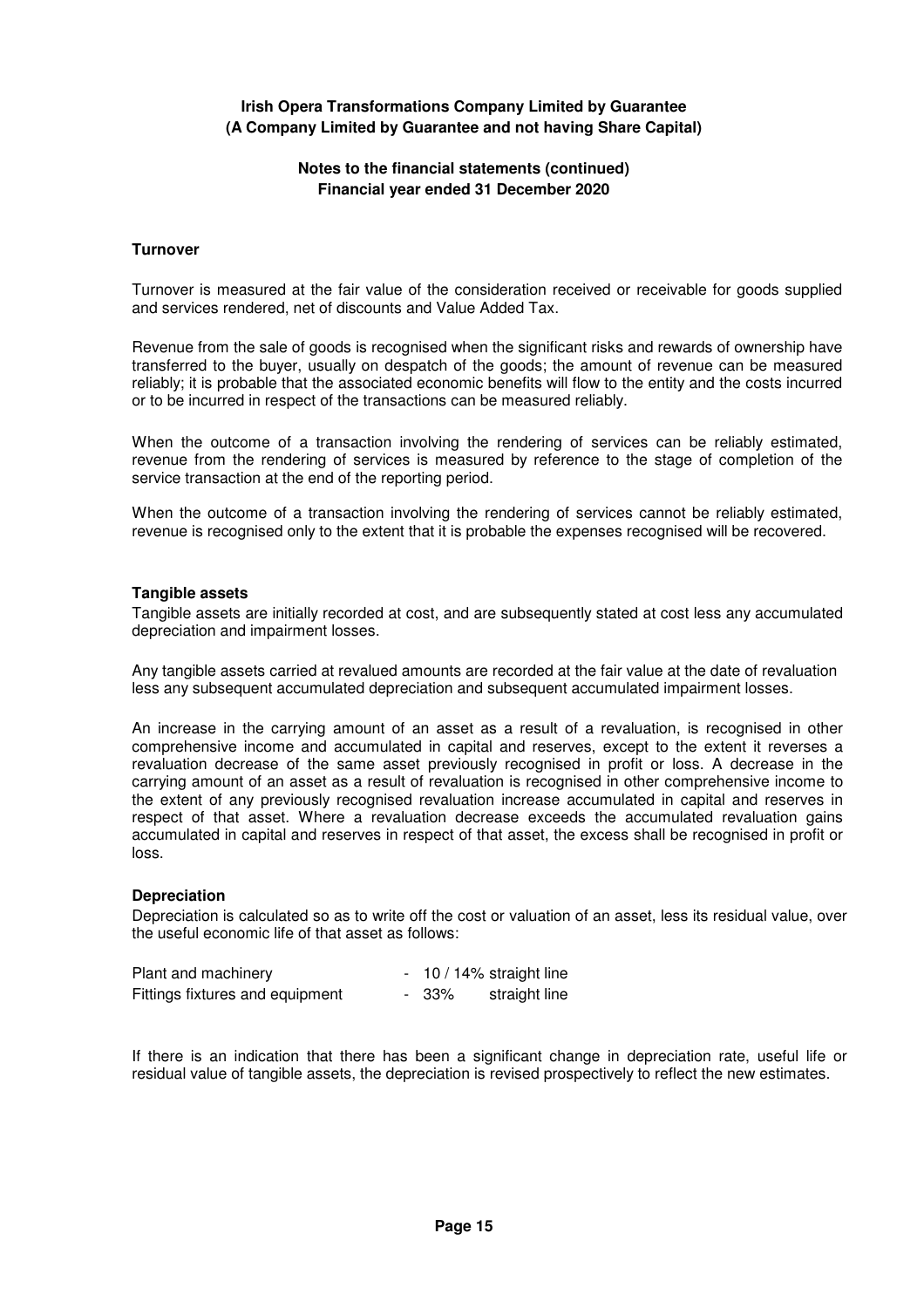## **Notes to the financial statements (continued) Financial year ended 31 December 2020**

#### **Impairment**

A review for indicators of impairment is carried out at each reporting date, with the recoverable amount being estimated where such indicators exist. Where the carrying value exceeds the recoverable amount, the asset is impaired accordingly. Prior impairments are also reviewed for possible reversal at each reporting date.

When it is not possible to estimate the recoverable amount of an individual asset, an estimate is made of the recoverable amount of the cash-generating unit to which the asset belongs. The cash-generating unit is the smallest identifiable group of assets that includes the asset and generates cash inflows that are largely independent of the cash inflows from other assets or groups of assets.

#### **Financial instruments**

A financial asset or a financial liability is recognised only when the company becomes a party to the contractual provisions of the instrument.

Basic financial instruments are initially recognised at the transaction price, unless the arrangement constitutes a financing transaction, where it is recognised at the present value of the future payments discounted at a market rate of interest for a similar debt instrument.

Debt instruments are subsequently measured at amortised cost.

Where investments in non-convertible preference shares and non-puttable ordinary shares or preference shares are publicly traded or their fair value can otherwise be measured reliably, the investment is subsequently measured at fair value with changes in fair value recognised in profit or loss. All other such investments are subsequently measured at cost less impairment.

Other financial instruments, including derivatives, are initially recognised at fair value, unless payment for an asset is deferred beyond normal business terms or financed at a rate of interest that is not a market rate, in which case the asset is measured at the present value of the future payments discounted at a market rate of interest for a similar debt instrument.

Other financial instruments are subsequently measured at fair value, with any changes recognised in profit or loss, with the exception of hedging instruments in a designated hedging relationship.

Financial assets that are measured at cost or amortised cost are reviewed for objective evidence of impairment at the end of each reporting date. If there is objective evidence of impairment, an impairment loss is recognised in profit or loss immediately.

For all equity instruments regardless of significance, and other financial assets that are individually significant, these are assessed individually for impairment. Other financial assets or either assessed individually or grouped on the basis of similar credit risk characteristics.

Any reversals of impairment are recognised in profit or loss immediately, to the extent that the reversal does not result in a carrying amount of the financial asset that exceeds what the carrying amount would have been had the impairment not previously been recognised.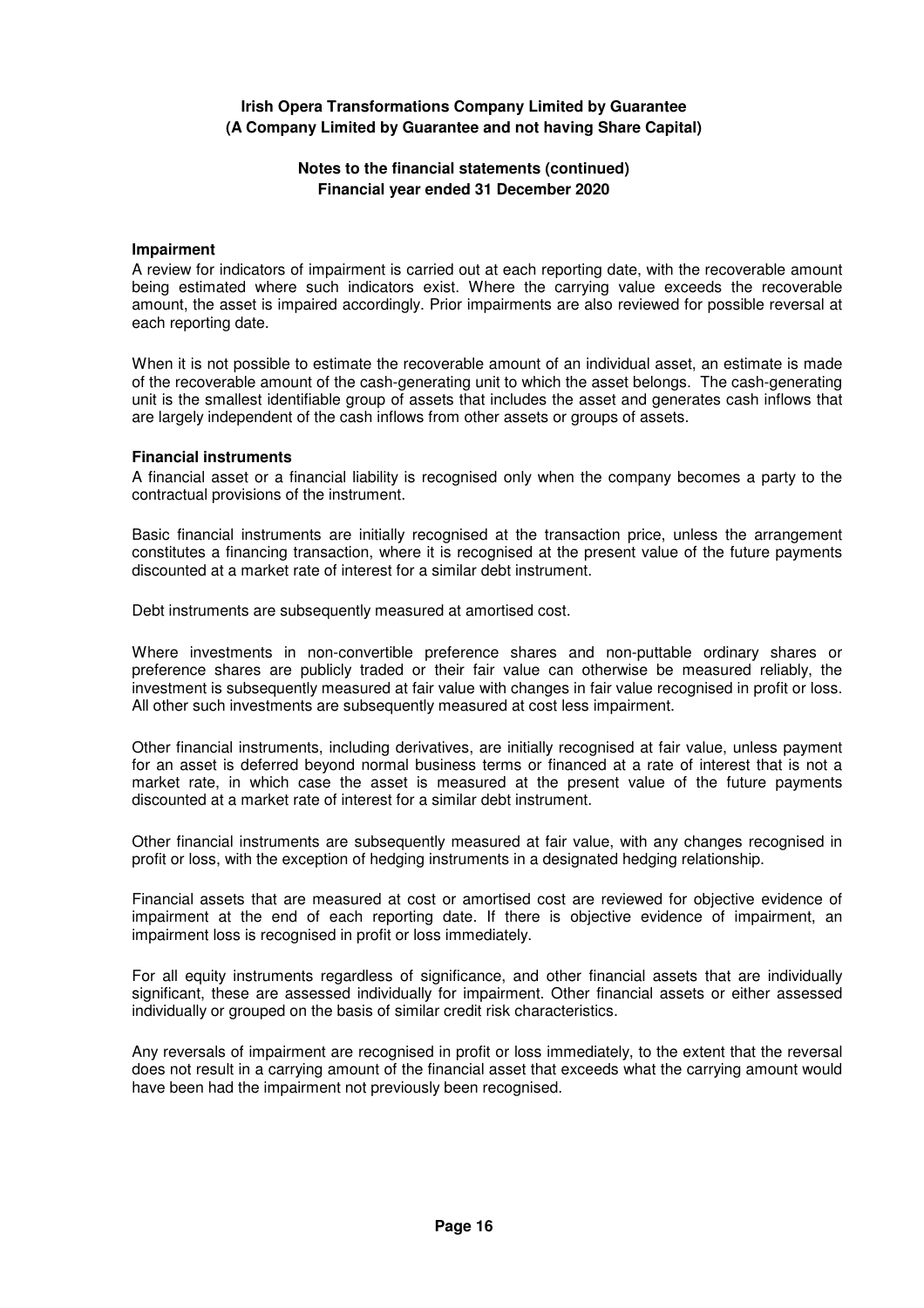### **Notes to the financial statements (continued) Financial year ended 31 December 2020**

#### **Defined contribution plans**

Contributions to defined contribution plans are recognised as an expense in the period in which the related service is provided. Prepaid contributions are recognised as an asset to the extent that the prepayment will lead to a reduction in future payments or a cash refund.

When contributions are not expected to be settled wholly within 12 months of the end of the reporting date in which the employees render the related service, the liability is measured on a discounted present value basis. The unwinding of the discount is recognised in finance costs in profit or loss in the period in which it arises.

#### **4. Limited by guarantee**

The company is limited by guarantee. The liabilty of each member in the event of the company being wound up is limited to  $€1$ .

### **5. Turnover**

Turnover arises from:

| €<br><b>Arts Coucnil Funding</b><br>3,080,400<br>21,219<br>Box Office sales<br>In-Kind Support<br>28,473<br>Corporate and International Funding<br>78,935<br>Guarantees & Fees<br>203,561<br>29,304<br>Grants<br>Fundraising<br>96,900<br>41,127<br>Other Income | 2019      |
|------------------------------------------------------------------------------------------------------------------------------------------------------------------------------------------------------------------------------------------------------------------|-----------|
|                                                                                                                                                                                                                                                                  | €         |
|                                                                                                                                                                                                                                                                  | 2,996,500 |
|                                                                                                                                                                                                                                                                  | 970,183   |
|                                                                                                                                                                                                                                                                  | 201,015   |
|                                                                                                                                                                                                                                                                  | 37,500    |
|                                                                                                                                                                                                                                                                  | 198,767   |
|                                                                                                                                                                                                                                                                  | 11,000    |
|                                                                                                                                                                                                                                                                  | 66,899    |
|                                                                                                                                                                                                                                                                  | 140,735   |
| 3,579,919                                                                                                                                                                                                                                                        | 4,622,599 |

The Company has adequate financial controls in place to manage granted funds. Public funds are listed in note 6

The whole of the turnover is attributable to the principal activity of the company which is wholly undertaken in Ireland during 2020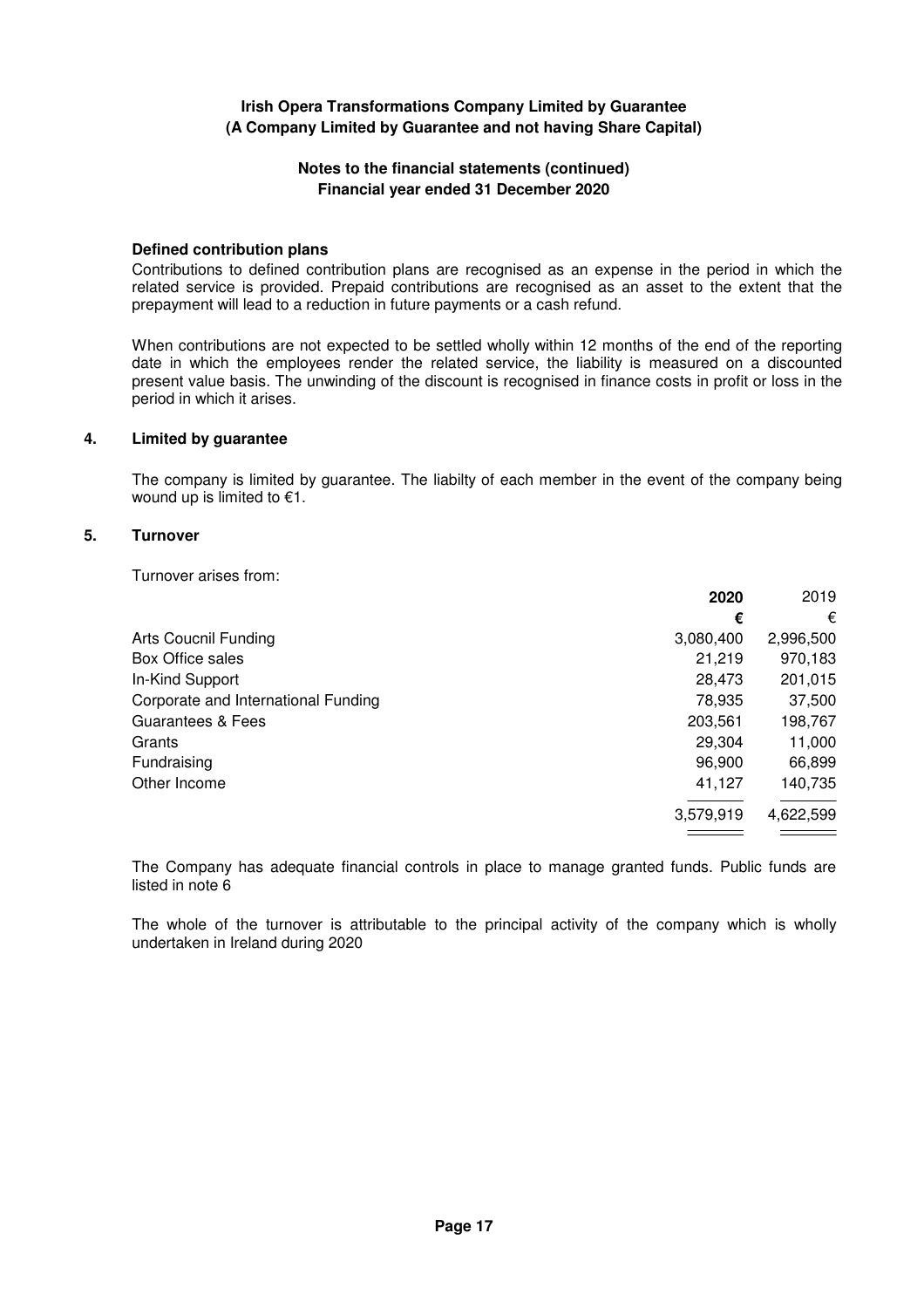## **Notes to the financial statements (continued) Financial year ended 31 December 2020**

## **6. Public funds**

|                                                           | Accrued /<br>(Deferred)<br><b>Grant 31 Dec Awarded</b><br>2019 | <b>Amount Of</b><br>Grant<br>2020     | Cash<br><b>Received In As Income</b><br><b>Period</b> | <b>Recognised Accrued</b><br>In 2020 | (Deferred)<br>Grant 31<br>Dec 2020 |
|-----------------------------------------------------------|----------------------------------------------------------------|---------------------------------------|-------------------------------------------------------|--------------------------------------|------------------------------------|
| Arts Council - Strategic Funding 2020                     |                                                                |                                       |                                                       |                                      |                                    |
| Purpose: Revenue Funding, Duration:<br>12months           |                                                                | 3.072.000<br>$\overline{\phantom{a}}$ | 3,072,000                                             | 3.072.000                            |                                    |
| <b>Arts Council - RAISE funding</b>                       |                                                                |                                       |                                                       |                                      |                                    |
| Purpose: Salary Subsidy                                   |                                                                | 8.400<br>$\qquad \qquad$              | 8.400                                                 | 8.400                                |                                    |
| <b>Dublin City Council - Arts Grant</b>                   |                                                                |                                       |                                                       |                                      |                                    |
| Purpose: Arts Legacy project for UEFA<br><b>EURO 2020</b> |                                                                | 31.600<br>$\overline{\phantom{a}}$    | 31.600                                                | 29.304                               | (2,296)                            |
|                                                           |                                                                | 3.112,000<br>$\sim$                   | 3,112,000                                             | 3.109.704                            | (2, 296)                           |

# **7. Operating profit/(loss)**

Operating profit/(loss) is stated after charging/(crediting):

|                                                        | 2020  | 2019  |
|--------------------------------------------------------|-------|-------|
|                                                        |       | €     |
| Depreciation of tangible assets                        | 9.591 | 4.972 |
| Impairment of trade debtors                            | 844   | 1.926 |
| Fees payable for the audit of the financial statements | 7.380 | 8.032 |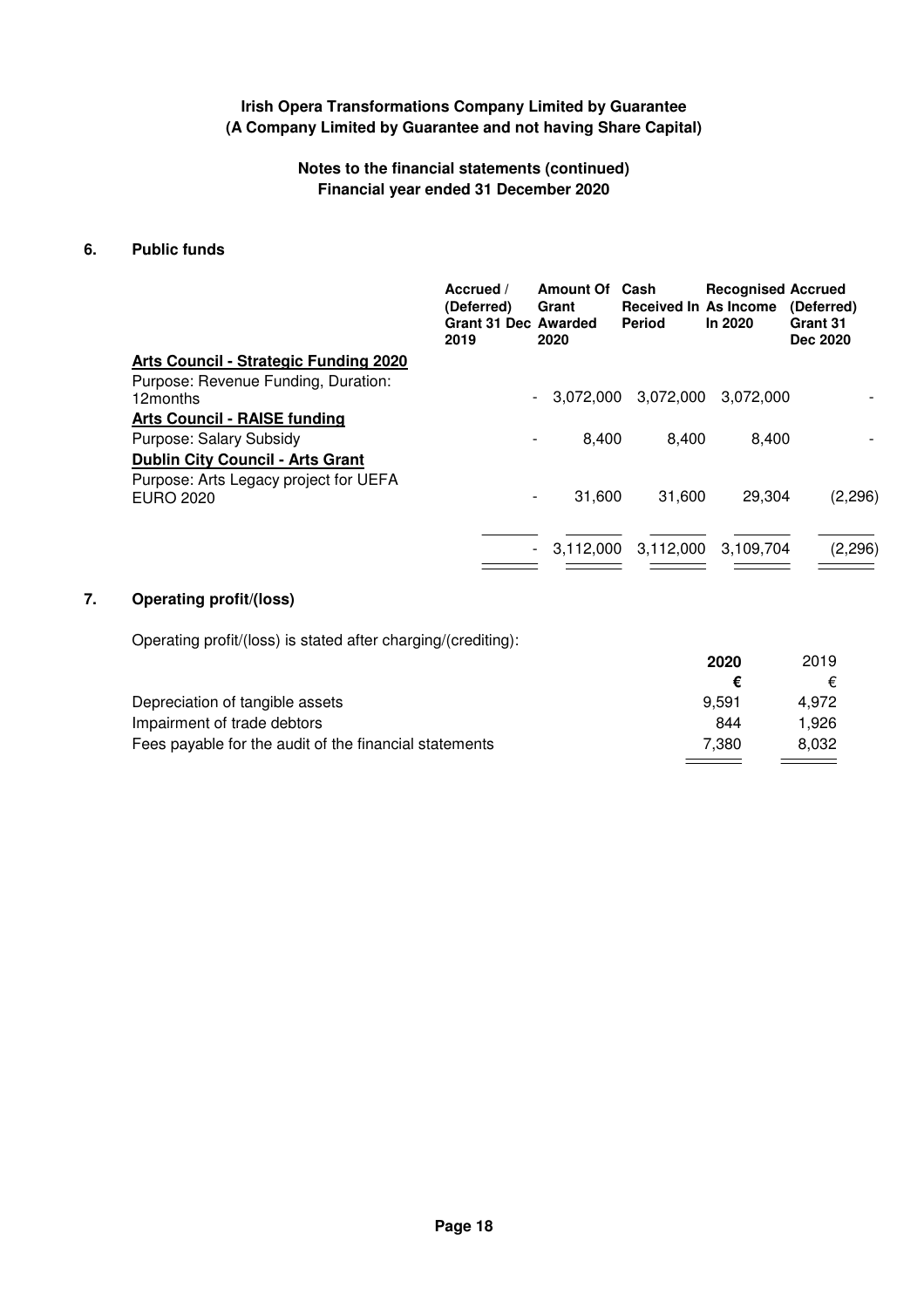## **Notes to the financial statements (continued) Financial year ended 31 December 2020**

### **8. Staff costs**

The average number of persons employed by the company during the financial year, including the directors, was as follows:

|                | 2020          | 2019   |
|----------------|---------------|--------|
|                | <b>Number</b> | Number |
| Administrative |               | 10     |
|                |               |        |

The aggregate payroll costs incurred during the financial year were:

|                                | 2020    | 2019    |
|--------------------------------|---------|---------|
|                                | €       | €       |
| Wages and salaries             | 443,440 | 541,965 |
| Social insurance costs         | 40,987  | 58,214  |
| Other retirement benefit costs | 25,859  | 27,663  |
|                                | 510,286 | 627,842 |
|                                |         |         |

During the year the company availed of the Employment Wage Subsidy Scheme on offer due to the COVID-19 pandemic. The above wages and salary figure includes €59,726 received in relation to the scheme.

### **9. Interest payable and similar expenses**

|                                             | 2020                     | 2019 |
|---------------------------------------------|--------------------------|------|
|                                             |                          | €    |
| Other interest payable and similar expenses | $\overline{\phantom{0}}$ | 64   |
|                                             |                          |      |

### **10. Appropriations of profit and loss account**

|                                      | 2020    | 2019      |
|--------------------------------------|---------|-----------|
|                                      |         | €         |
| At the start of the financial year   | (8.706) | 27.730    |
| Profit/(loss) for the financial year | 156.266 | (36, 436) |
| At the end of the financial year     | 147.560 | (8,706)   |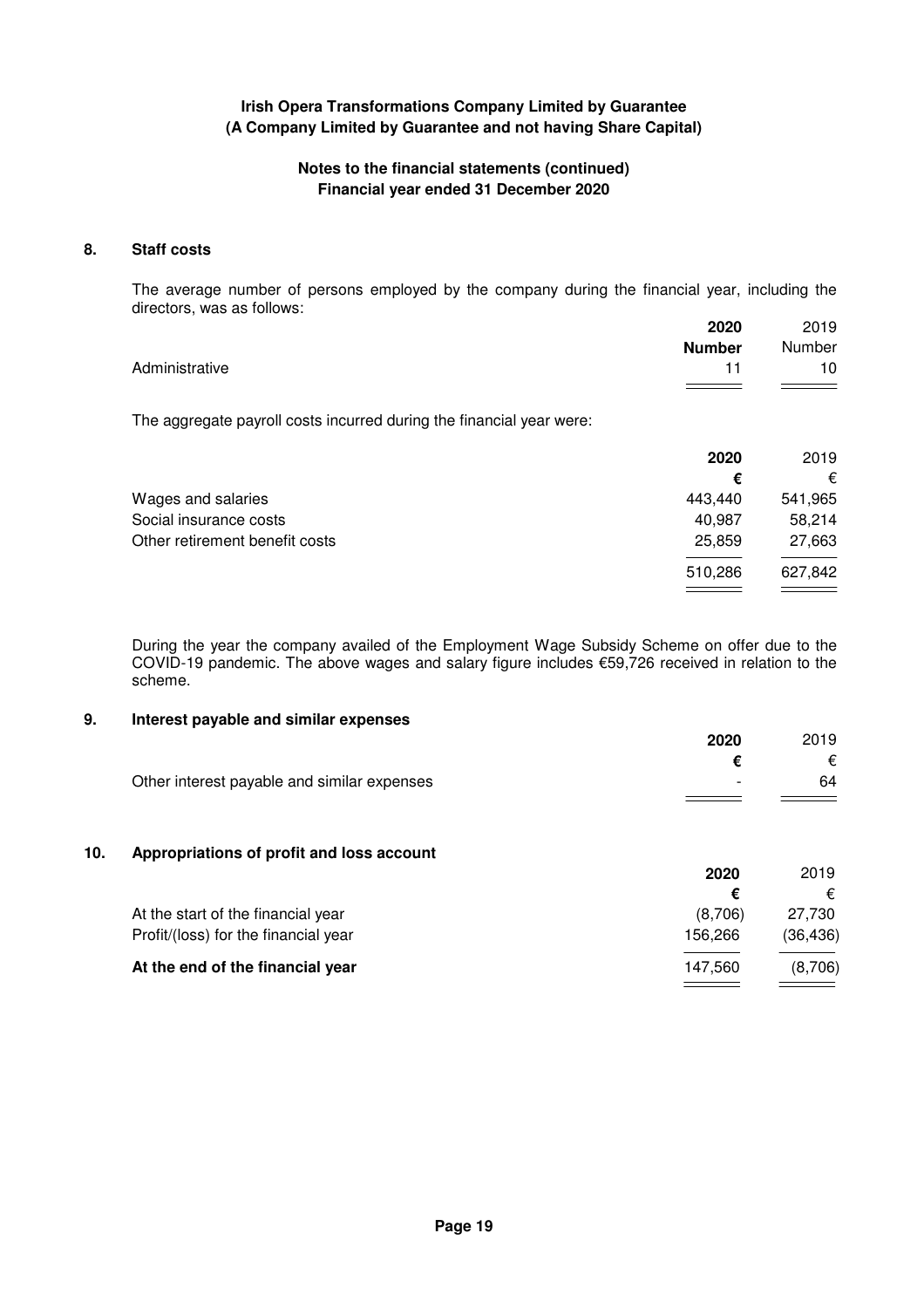# **Notes to the financial statements (continued) Financial year ended 31 December 2020**

#### **11. Tangible assets**

|                        | <b>Plant and</b><br>machinery | Fixtures,<br>fittings and<br>equipment | Total  |
|------------------------|-------------------------------|----------------------------------------|--------|
|                        | €                             | €                                      | €      |
| Cost                   |                               |                                        |        |
| At 1 January 2020      | 12,550                        | 13,470                                 | 26,020 |
| Additions              | 26,997                        | 7,656                                  | 34,653 |
| At 31 December 2020    | 39,547                        | 21,126                                 | 60,673 |
| <b>Depreciation</b>    |                               |                                        |        |
| At 1 January 2020      | 1,139                         | 4,907                                  | 6,046  |
| Charge for the         |                               |                                        |        |
| financial year         | 3,431                         | 6,161                                  | 9,592  |
| At 31 December 2020    | 4,570                         | 11,068                                 | 15,638 |
| <b>Carrying amount</b> |                               |                                        |        |
| At 31 December 2020    | 34,977                        | 10,058                                 | 45,035 |
| At 31 December 2019    | 11,411                        | 8,563                                  | 19,974 |
|                        |                               |                                        |        |

# **12. Debtors**

|               | 2020   | 2019    |
|---------------|--------|---------|
|               | €      | €       |
| Trade debtors | 779    | 1.591   |
| Other debtors | 21,564 | 67,810  |
| Prepayments   | 38,496 | 329,680 |
|               | 60,839 | 399,081 |
|               |        |         |

# **13. Cash and cash equivalents**

|                          | 2020      | 2019    |
|--------------------------|-----------|---------|
|                          | €         | €       |
| Cash at bank and in hand | 1,190,220 | 319,195 |
| Credit cards             | (7,702)   | (167)   |
|                          | 1,182,518 | 319,028 |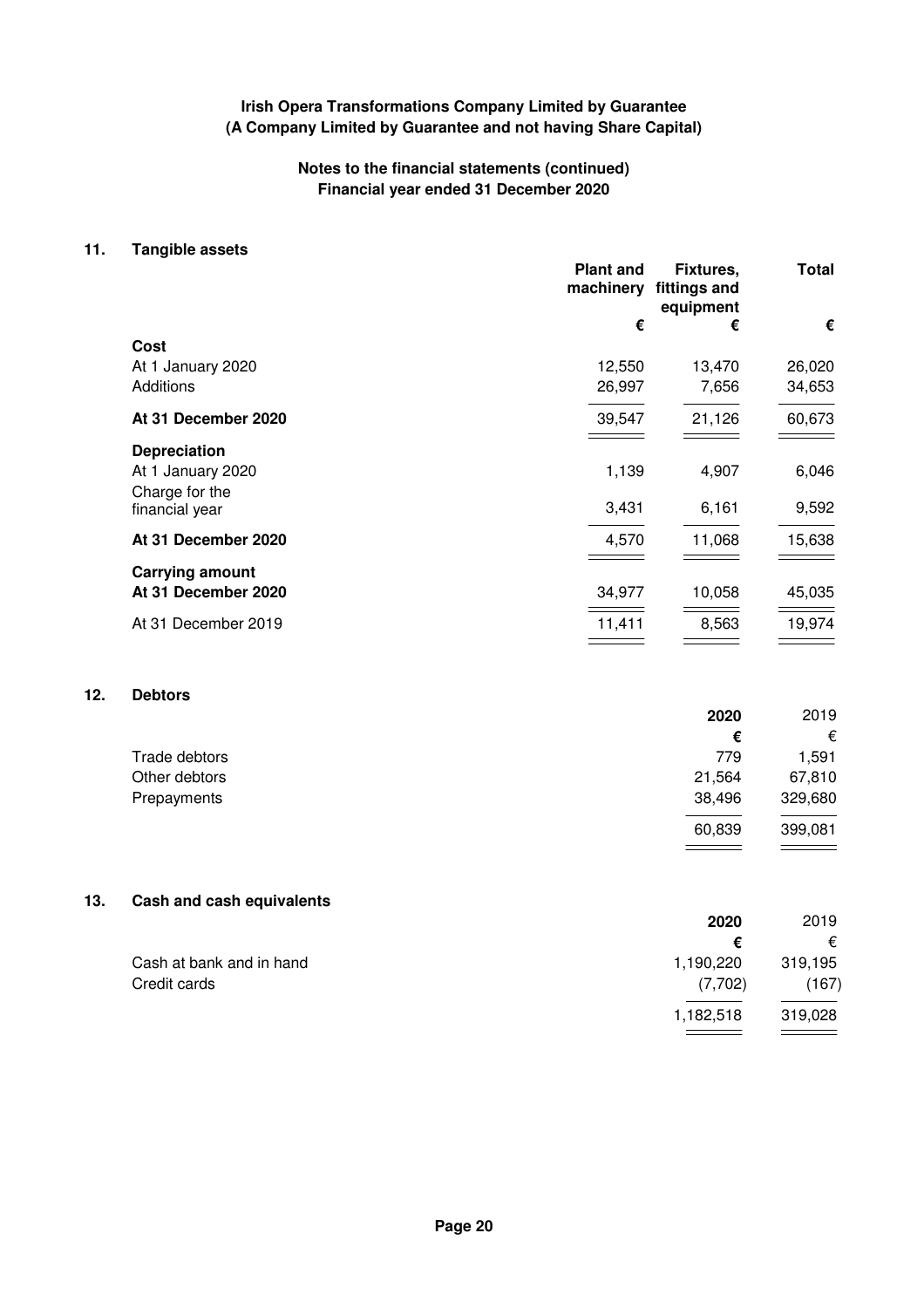## **Notes to the financial statements (continued) Financial year ended 31 December 2020**

### **14. Creditors: amounts falling due within one year**

|                                     | 2020      | 2019    |
|-------------------------------------|-----------|---------|
|                                     | €         | €       |
| Amounts owed to credit institutions | 7,702     | 167     |
| Trade creditors                     | 25,056    | 38,922  |
| Other creditors                     | 1,870     | 1,665   |
| Tax and social insurance:           |           |         |
| <b>PAYE</b> and social welfare      | 7,275     | 15,720  |
| VAT                                 | 36,530    |         |
| Accruals                            | 37,149    | 16,083  |
| Deferred income                     | 1,032,952 | 674,400 |
|                                     | 1,148,534 | 746,957 |
|                                     |           |         |

#### **15. Employee benefits**

The amount recognised in profit or loss in relation to defined contribution plans was €25,859 (2019: €27,663).

## **16. Financial instruments**

The carrying amount for each category of financial instruments is as follows:

|                                                                       | 2020      | 2019    |
|-----------------------------------------------------------------------|-----------|---------|
|                                                                       | €         | €       |
| Financial assets that are debt instruments measured at amortised cost |           |         |
| Trade debtors                                                         | 779       | 1,591   |
| Other debtors                                                         | 21,564    | 15,000  |
| Cash at bank and in hand                                              | 1,190,220 | 319,195 |
|                                                                       | 1,212,563 | 335,786 |
|                                                                       |           |         |
| Financial liabilities measured at amortised cost                      |           |         |
| Trade creditors                                                       | 25,056    | 38,922  |

### **17. Reserves**

Profit and loss account:

This reserve records retained surplus and accumulated losses of the company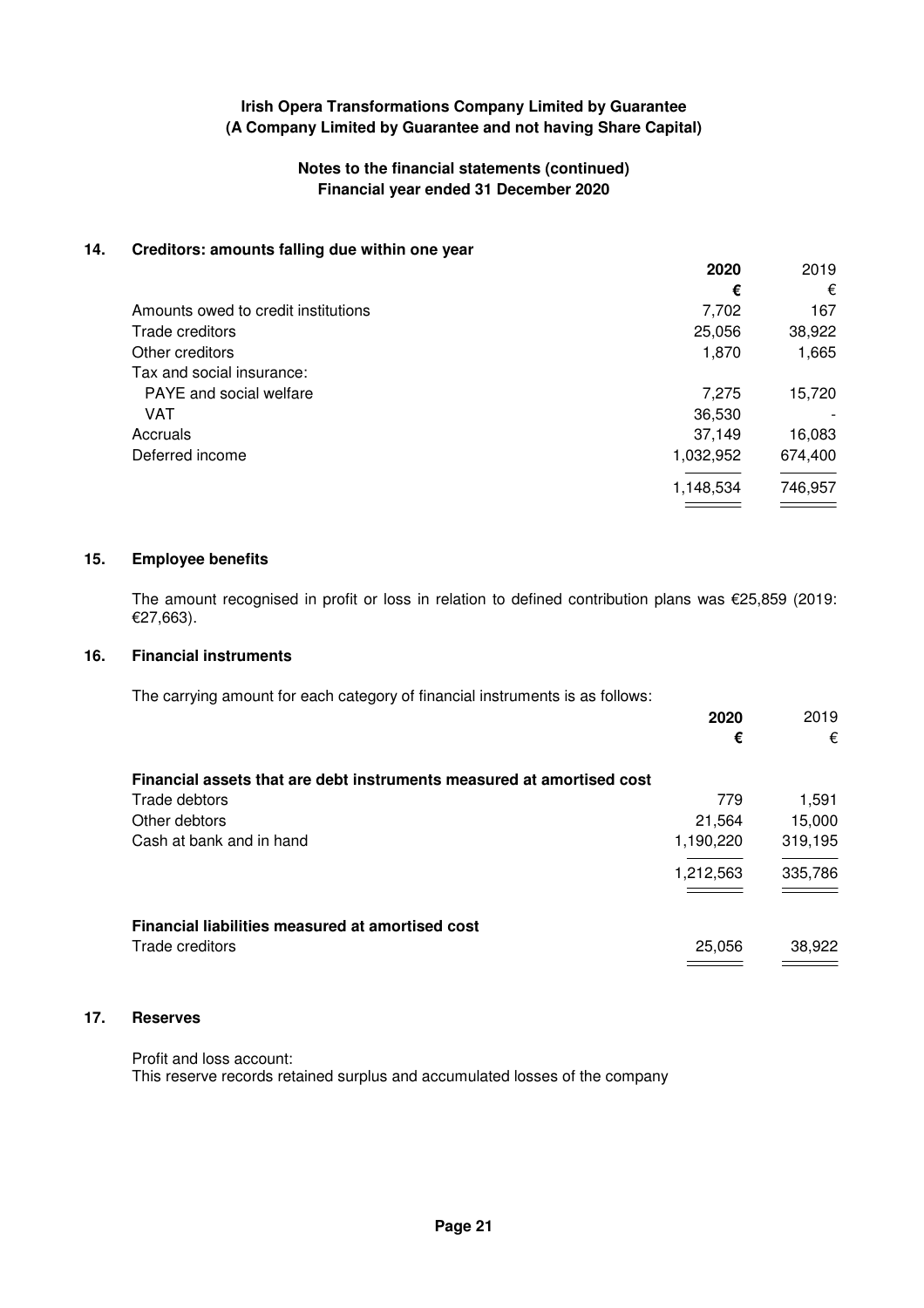# **Notes to the financial statements (continued) Financial year ended 31 December 2020**

### **18. Analysis of changes in net debt**

|                           | At 1 January Cash flows<br>2020 |          | At 31<br><b>December</b><br>2020 |
|---------------------------|---------------------------------|----------|----------------------------------|
|                           | €                               | €        | €                                |
| Cash and cash equivalents | 319,195                         | 871,025  | 1,190,220                        |
| <b>Credit Cards</b>       | (167)                           | (7, 535) | (7,702)                          |
|                           | 319,028                         | 863,490  | 1,182,518                        |
|                           |                                 |          |                                  |

#### **19. Related party transactions**

During the year one of the directors offered bookkeeping services to the company free of charge. The cost of these services have been reflected as inkind income and expenditure in the profit and loss account.

# **20. Approval of financial statements**

The board of directors approved these financial statements for issue on 25 June 2021.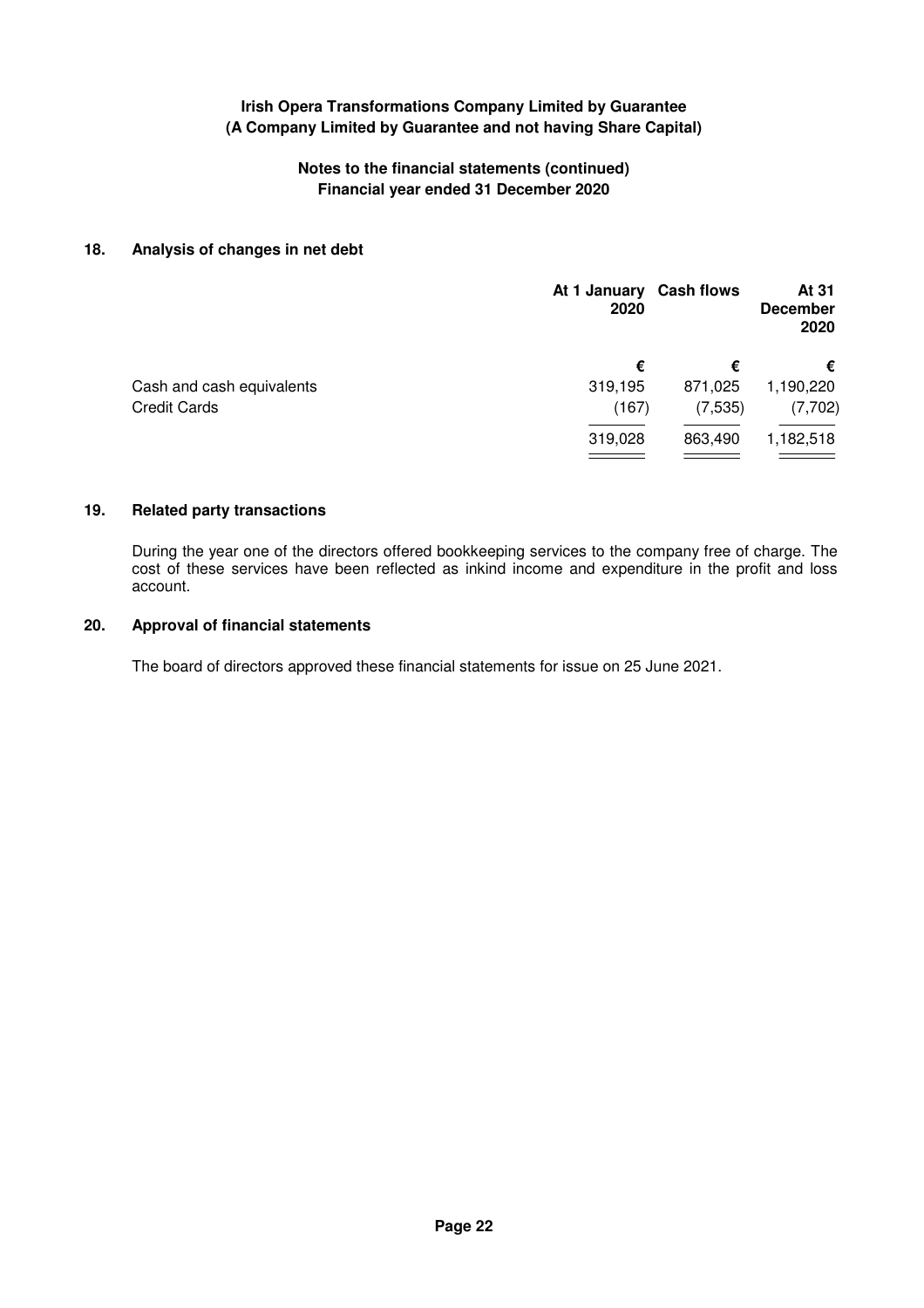**The following pages do not form part of the statutory accounts.**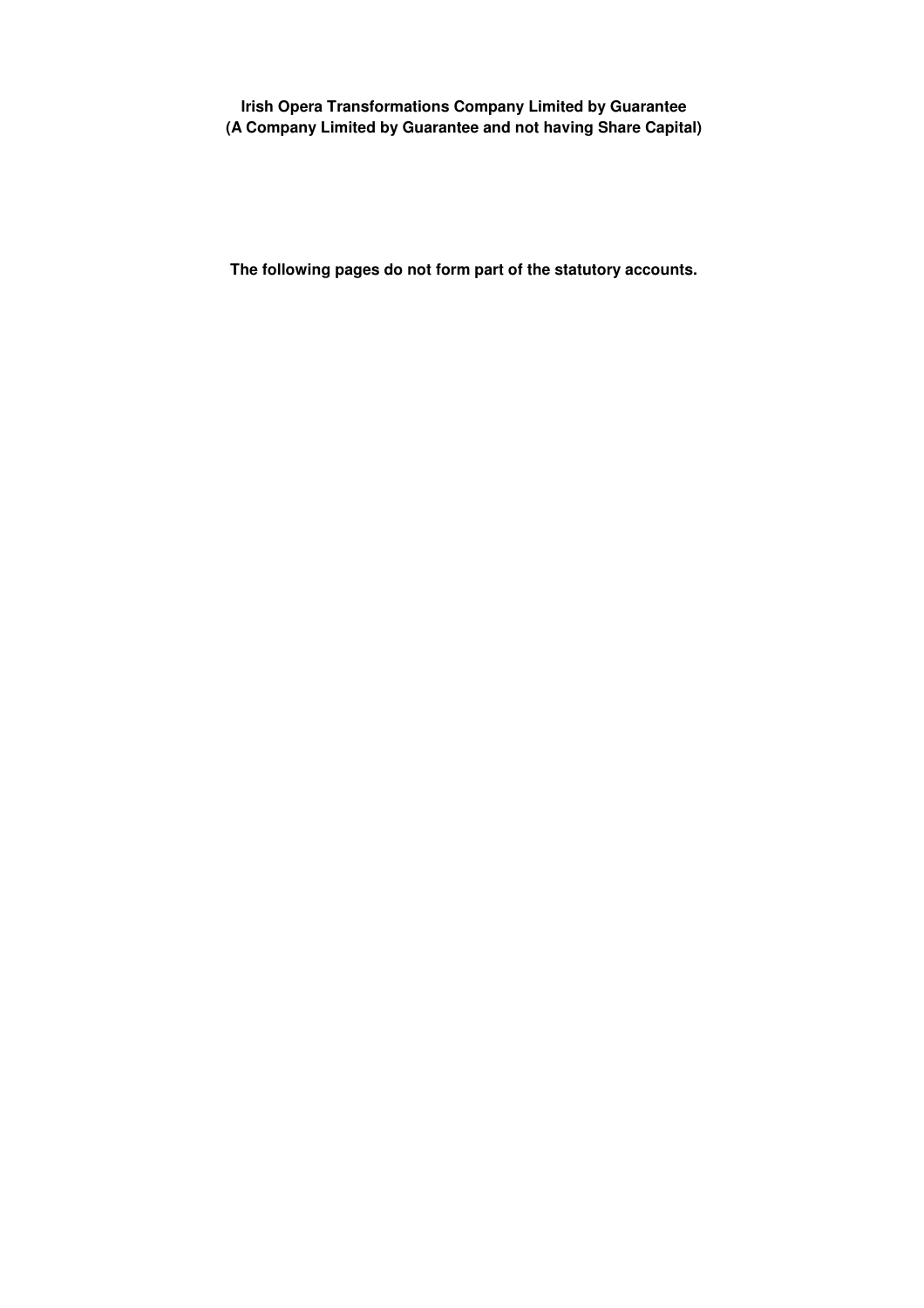# **Detailed profit and loss account Financial year ended 31 December 2020**

|                                            | 2020        | 2019        |
|--------------------------------------------|-------------|-------------|
|                                            | €           | €           |
| <b>Turnover</b>                            |             |             |
| <b>Arts Council Funding</b>                | 3,080,400   | 2,996,500   |
| Fundraising                                | 175,835     | 104,399     |
| <b>Box Office</b>                          | 21,219      | 970,183     |
| Dublin City Council                        | 29,304      | 11,000      |
| <b>Guarantees &amp; Fees</b>               | 203,561     | 198,767     |
| <b>Other Sales</b>                         | 29,527      | 93,735      |
| Income In-Kind                             | 28,473      | 201,015     |
| Other income                               | 11,600      | 47,000      |
|                                            | 3,579,919   | 4,622,599   |
| <b>Cost of sales</b>                       |             |             |
| Direct costs                               | (2,654,654) | (3,766,614) |
|                                            | (2,654,654) | (3,766,614) |
| <b>Gross profit</b>                        | 925,265     | 855,985     |
|                                            |             |             |
| <b>Gross profit percentage</b>             | 25.8%       | 18.5%       |
| Overheads                                  |             |             |
| <b>Administrative expenses</b>             |             |             |
| Wages and salaries                         | (443, 440)  | (541, 965)  |
| <b>Employer's PRSI contributions</b>       | (40, 987)   | (58, 214)   |
| Staff pension costs - defined contribution | (25, 859)   | (27, 663)   |
| Staff training                             | (957)       |             |
| Rent payable                               | (45, 928)   | (42, 471)   |
| Insurance                                  | (18, 380)   | (14, 565)   |
| Light and heat                             | (8, 147)    | (7, 221)    |
| Cleaning                                   | (2, 450)    | (2,748)     |
| Repairs and maintenance                    | (2,629)     | (5,731)     |
| Printing, postage and stationery           | (5, 337)    | (11,280)    |
| Advertising                                | (43, 565)   | (57, 937)   |
| Telephone                                  | (829)       | (814)       |
| Computer costs                             | (10, 592)   | (6,030)     |
| <b>Storage Costs</b>                       | (46, 029)   | (35, 957)   |
| Travelling and entertainment               | (3, 435)    | (13,866)    |
| Entertaining                               | (116)       | (326)       |
| Legal and professional                     | (3,468)     |             |
| Consultancy fees                           | (11, 185)   | (6,097)     |
| Accountancy fees                           | (14, 409)   | (17,032)    |
| Auditors remuneration                      | (7, 380)    | (8,032)     |
| Bank charges                               | (2,033)     | (1,068)     |
| Bad debts                                  | (844)       | (1,926)     |
| Canteen                                    | (2, 134)    | (4, 185)    |
| Staff welfare                              | (6,018)     | (1,734)     |
| General expenses                           | 2,209       | (7,668)     |